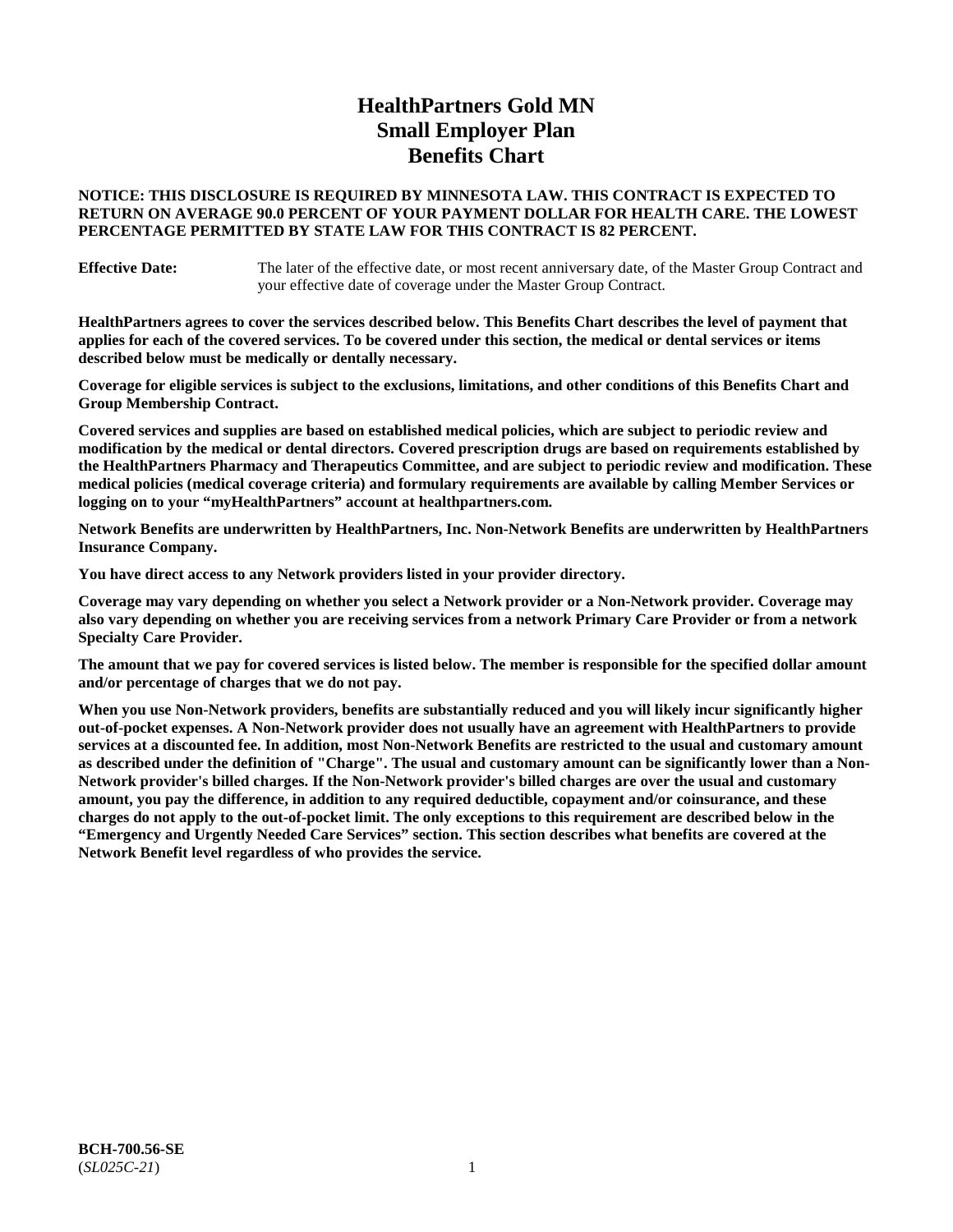# **These definitions apply to this Benefits Chart. They also apply to the Contract.**

| <b>Biosimilar Drugs:</b> | A prescription drug, approved by the Food and Drug Administration (FDA), that the FDA has<br>determined is biosimilar to and interchangeable with a biological brand name drug. Biosimilar<br>drugs are not considered generic drugs and are not covered under the generic drug benefit.                                                                                                                                                                                                                                                                                                                                           |
|--------------------------|------------------------------------------------------------------------------------------------------------------------------------------------------------------------------------------------------------------------------------------------------------------------------------------------------------------------------------------------------------------------------------------------------------------------------------------------------------------------------------------------------------------------------------------------------------------------------------------------------------------------------------|
| <b>Brand Name Drug:</b>  | A prescription drug, approved by the Food and Drug Administration (FDA), that is manufactured,<br>sold, or licensed for sale under a trademark by the pharmaceutical company that originally<br>researched and developed the drug. Brand name drugs have the same active-ingredient formula as<br>the generic version of the drug. However, generic drugs are manufactured and sold by other drug<br>manufacturers and are generally not available until after the patent on the brand name drug has<br>expired. A few brand name drugs may be covered at the generic drug benefit level if this is<br>indicated on the formulary. |
| <b>Calendar Year:</b>    | This is the 12-month period beginning 12:01 A.M. Central Time, on January 1, and ending 12:00<br>A.M. Central Time of the next following December 31.                                                                                                                                                                                                                                                                                                                                                                                                                                                                              |
| <b>Charge:</b>           | For covered services delivered by participating network providers, this is the provider's discounted<br>charge for a given medical/surgical service, procedure or item.                                                                                                                                                                                                                                                                                                                                                                                                                                                            |
|                          | For covered services delivered by non-network providers, a contracted rate may apply if such<br>arrangement is available to HealthPartners.                                                                                                                                                                                                                                                                                                                                                                                                                                                                                        |
|                          | For the Usual and Customary charge for covered services delivered by non-network providers, our<br>payment is calculated using one of the following options to be determined at HealthPartners'<br>discretion: 1) a percentage of the Medicare fee schedule; 2) a comparable schedule if the services<br>is not on the Medicare fee schedule; 3) a commercially reasonable rate for such service.                                                                                                                                                                                                                                  |
|                          | The Usual and Customary Charge is the maximum amount allowed that we consider in the<br>calculation of the payment of charges incurred for certain covered services. You must pay for any<br>charges above the usual and customary charge, and they do not apply to the out-of-pocket limit.                                                                                                                                                                                                                                                                                                                                       |
|                          | A charge is incurred for covered ambulatory medical and surgical services, on the date the service<br>or item is provided. A charge is incurred for covered inpatient services, on the date of admission to<br>a hospital. To be covered, a charge must be incurred on or after the member's effective date and<br>on or before the termination date.                                                                                                                                                                                                                                                                              |
| Copayment/Coinsurance:   | The specified dollar amount, or percentage, of charges incurred for covered services, which we do<br>not pay, but which a member must pay, each time a member receives certain medical services,<br>procedures or items. Our payment for those covered services or items begins after the copayment<br>or coinsurance is satisfied. Covered services or items requiring a copayment or coinsurance are<br>specified in this Benefits Chart.                                                                                                                                                                                        |
|                          | For services provided by a network provider:                                                                                                                                                                                                                                                                                                                                                                                                                                                                                                                                                                                       |
|                          | An amount which is listed as a flat dollar copayment is applied to a network provider's discounted<br>charges for a given service. However, if the network provider's discounted charge for a service or<br>item is less than the flat dollar copayment, you will pay the network provider's discounted charge.<br>An amount which is listed as a percentage of charges or coinsurance is based on the network<br>provider's discounted charges, calculated at the time the claim is processed, which may include an<br>agreed upon fee schedule rate for case rate or withhold arrangements.                                      |
|                          | For services provided by a non-network provider:                                                                                                                                                                                                                                                                                                                                                                                                                                                                                                                                                                                   |
|                          | Any copayment or coinsurance is applied to the lesser of the provider's charges or the usual and<br>customary charge for a service.                                                                                                                                                                                                                                                                                                                                                                                                                                                                                                |
|                          | A copayment or coinsurance is due at the time a service is provided, or when billed by the<br>provider. The copayment or coinsurance applicable for a scheduled visit with a network provider<br>will be collected for each visit, late cancellation and failed appointment. Services may not be<br>withheld for failure to pay a deductible or coinsurance at or prior to the time of service.                                                                                                                                                                                                                                    |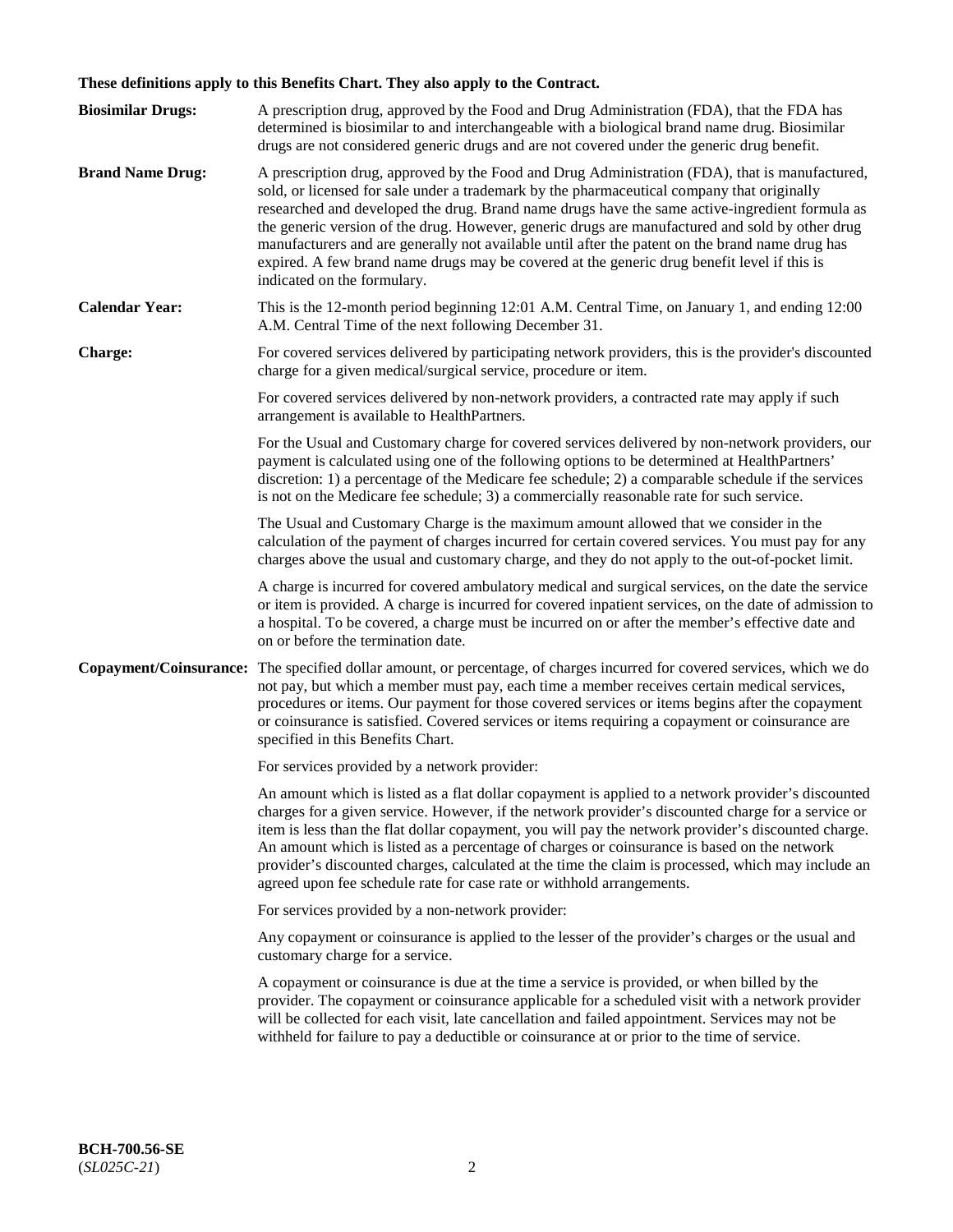| Deductible:                | The specified dollar amount of charges incurred for covered services, which we do not pay, but a<br>member or a family has to pay first in a calendar year. Our payment for those services or items<br>begins after the deductible is satisfied. For network providers, the amount of the charges that apply<br>to the deductible are based on the network provider's discounted charges, calculated at the time<br>the claim is processed, which may include an agreed upon fee schedule rate for case rate or<br>withhold arrangements. For non-network providers, the amount of charges that apply to the<br>deductible are the lesser of the provider's charges or the usual and customary charge for a service.                                                                                                                                                                                                                                                                                                                                                                                                                                                                                                                                             |
|----------------------------|------------------------------------------------------------------------------------------------------------------------------------------------------------------------------------------------------------------------------------------------------------------------------------------------------------------------------------------------------------------------------------------------------------------------------------------------------------------------------------------------------------------------------------------------------------------------------------------------------------------------------------------------------------------------------------------------------------------------------------------------------------------------------------------------------------------------------------------------------------------------------------------------------------------------------------------------------------------------------------------------------------------------------------------------------------------------------------------------------------------------------------------------------------------------------------------------------------------------------------------------------------------|
|                            | Any amounts paid or reimbursed by a third party, including but not limited to: point of service<br>rebates, manufacturer coupons, manufacturer debit cards or other forms of direct reimbursement to<br>a member for a product or service, will not apply toward your deductible, to the extent permitted<br>under state and federal law.                                                                                                                                                                                                                                                                                                                                                                                                                                                                                                                                                                                                                                                                                                                                                                                                                                                                                                                        |
|                            | Your plan has an embedded deductible. This means once a member meets the individual<br>deductible, the plan begins paying benefits for that person. If two or more members of the family<br>meet the family deductible, the plan begins paying benefits for all members of the family,<br>regardless of whether each member has met the individual deductible. However, a member may<br>not contribute more than the individual deductible toward the family deductible.                                                                                                                                                                                                                                                                                                                                                                                                                                                                                                                                                                                                                                                                                                                                                                                         |
|                            | All services are subject to the deductible unless otherwise indicated below in this Benefits Chart.                                                                                                                                                                                                                                                                                                                                                                                                                                                                                                                                                                                                                                                                                                                                                                                                                                                                                                                                                                                                                                                                                                                                                              |
| <b>Formulary:</b>          | This is a current list, which may be revised from time to time, of formulary prescription drugs,<br>medications, equipment and supplies covered by us as indicated in the Benefits Chart which are<br>covered at the highest benefit level. Some drugs may require prior authorization to be covered as<br>formulary drugs. You may be granted an exception to the formulary that is available to you upon<br>request. These guidelines and procedures include exceptions to the formulary for anti-psychotic<br>prescription drugs prescribed to treat emotional disturbances or mental illness if your health care<br>provider (1) indicates to the dispensing pharmacist, orally or in writing, that the prescription must<br>be dispensed as indicated and (2) certifies in writing to us that the prescribed drug will best treat<br>your condition. Also, you may continue to receive certain non-formulary prescription drugs for<br>diagnosed mental illness or emotional disturbance when our formulary changes or you change<br>health plans for up to one year following the change. We also have written guidelines and<br>procedures for granting formulary exceptions for other drugs that are available to you upon request<br>or on our website. |
|                            | <b>HMO Formulary Exception Process (including antipsychotic drugs).</b> If you are prescribed a<br>drug, we must promptly grant you an exception to our formulary when your health care provider<br>indicates to us that:                                                                                                                                                                                                                                                                                                                                                                                                                                                                                                                                                                                                                                                                                                                                                                                                                                                                                                                                                                                                                                        |
|                            | (1) the formulary drug causes an adverse reaction to the patient;<br>(2) the formulary drug is contraindicated for the patient; or<br>(3) the health care provider demonstrates that the prescription drug must be dispensed as written<br>to provide maximum medical benefit to the patient.                                                                                                                                                                                                                                                                                                                                                                                                                                                                                                                                                                                                                                                                                                                                                                                                                                                                                                                                                                    |
|                            | The formulary, and information on drugs that require authorization, are available by calling<br>Member Services or logging on to your "myHealthPartners" account at healthpartners.com.                                                                                                                                                                                                                                                                                                                                                                                                                                                                                                                                                                                                                                                                                                                                                                                                                                                                                                                                                                                                                                                                          |
|                            | Formulary Changes. The formulary may change throughout the year. If you are affected by a<br>formulary change, you will receive at least 30 days' advanced notice of that change, and you<br>may request a formulary exception.                                                                                                                                                                                                                                                                                                                                                                                                                                                                                                                                                                                                                                                                                                                                                                                                                                                                                                                                                                                                                                  |
| <b>Generic Drug:</b>       | A prescription drug, approved by the Food and Drug Administration (FDA) that the FDA has<br>determined is comparable to a brand name drug product in dosage form, strength, route of<br>administration, quality, intended use and documented bioequivalence. Generally, generic drugs<br>cost less than brand name drugs. Some brand name drugs may be covered at the generic drug<br>benefit level if this is indicated on the formulary.                                                                                                                                                                                                                                                                                                                                                                                                                                                                                                                                                                                                                                                                                                                                                                                                                       |
| <b>Non-Formulary Drug:</b> | This is a prescription drug approved by the Food and Drug Administration (FDA) that is not on<br>the formulary, is medically necessary and is not investigative or otherwise excluded under this<br>Benefits Chart.                                                                                                                                                                                                                                                                                                                                                                                                                                                                                                                                                                                                                                                                                                                                                                                                                                                                                                                                                                                                                                              |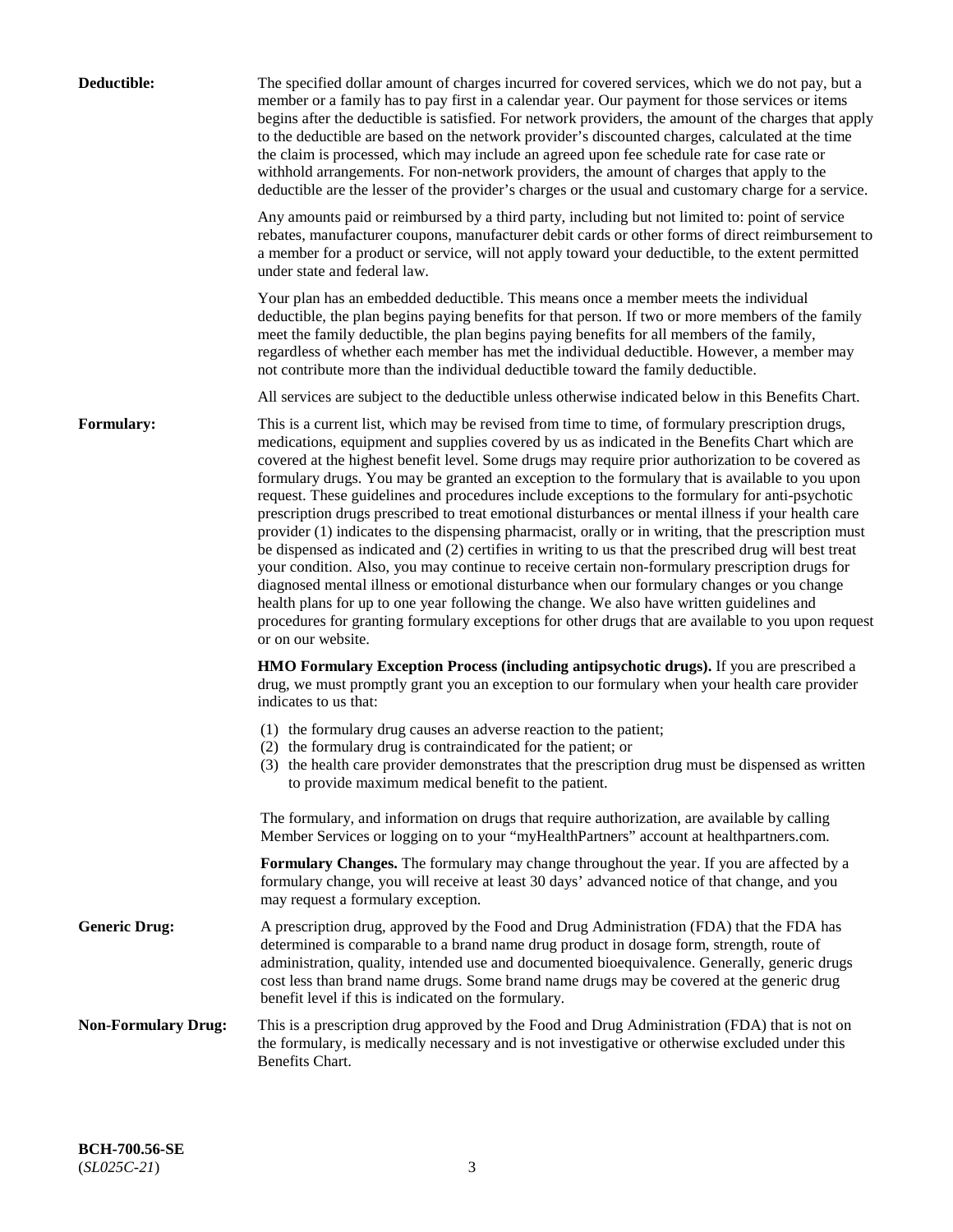| <b>Out-of-Pocket Expenses:</b> | You pay the specified copayments/coinsurance and deductibles applicable for particular services,<br>subject to the out-of-pocket limit described below. These amounts are in addition to the monthly<br>enrollment payments.                                                                                                                                                                                                                                                                                                        |
|--------------------------------|-------------------------------------------------------------------------------------------------------------------------------------------------------------------------------------------------------------------------------------------------------------------------------------------------------------------------------------------------------------------------------------------------------------------------------------------------------------------------------------------------------------------------------------|
| <b>Out-of-Pocket Limit:</b>    | You pay the copayments/coinsurance and deductibles for covered services, to the individual or<br>family out-of-pocket limit. Thereafter we cover 100% of the charges incurred for all other covered<br>services, for the rest of the calendar year. You pay amounts greater than the out-of-pocket limit if<br>you exceed any visit or day limits.                                                                                                                                                                                  |
|                                | Non-Network Benefits above the usual and customary charge (see definition of charge above) do<br>not apply to the out-of-pocket limit.                                                                                                                                                                                                                                                                                                                                                                                              |
|                                | Non-Network benefits for transplant surgery do not apply to the out-of-pocket limit.                                                                                                                                                                                                                                                                                                                                                                                                                                                |
|                                | Any amounts paid or reimbursed by a third party, including but not limited to: point of service<br>rebates, manufacturer coupons, manufacturer debit cards or other forms of direct reimbursement to<br>a member for a product or service, will not apply as an out of pocket expense, to the extent<br>permitted under state and federal law.                                                                                                                                                                                      |
|                                | You are responsible to keep track of the out-of-pocket expenses. Contact our Member Services<br>department for assistance in determining the amount paid by the enrollee for specific eligible<br>services received. Claims for reimbursement under the out-of-pocket limit provisions are subject<br>to the same time limits and provisions described under the "Claims Provisions" section of the<br>Contract.                                                                                                                    |
| <b>Primary Care Providers:</b> | These are providers in the following categories: Family Practice, General Practice, Internal<br>Medicine, Pediatrics, Adolescent Medicine, Adult Medicine and Geriatrics.                                                                                                                                                                                                                                                                                                                                                           |
|                                | Specialty Care Providers: These are providers who are not in the following categories: Family Practice, General Practice,<br>Internal Medicine, Pediatrics, Adolescent Medicine, Adult Medicine and Geriatrics.                                                                                                                                                                                                                                                                                                                     |
| <b>Specialty Drug List:</b>    | This is a current list, which may be revised from time to time, of prescription drugs, medications,<br>equipment and supplies, which are typically bio-pharmaceuticals. The purpose of a specialty drug<br>list is to facilitate enhanced monitoring of complex therapies used to treat specific conditions.<br>Specialty drugs are covered by us as indicated in this Benefits Chart. The specialty drug list is<br>available by calling Member Services or logging on to your "myHealthPartners" account at<br>healthpartners.com |
| virtuwell:                     | This is an online service that you may use to receive a diagnosis and treatment for certain routine<br>conditions, such as a cold and flu, ear pain and sinus infections. You may access the virtuwell<br>website at virtuwell.com.                                                                                                                                                                                                                                                                                                 |
|                                |                                                                                                                                                                                                                                                                                                                                                                                                                                                                                                                                     |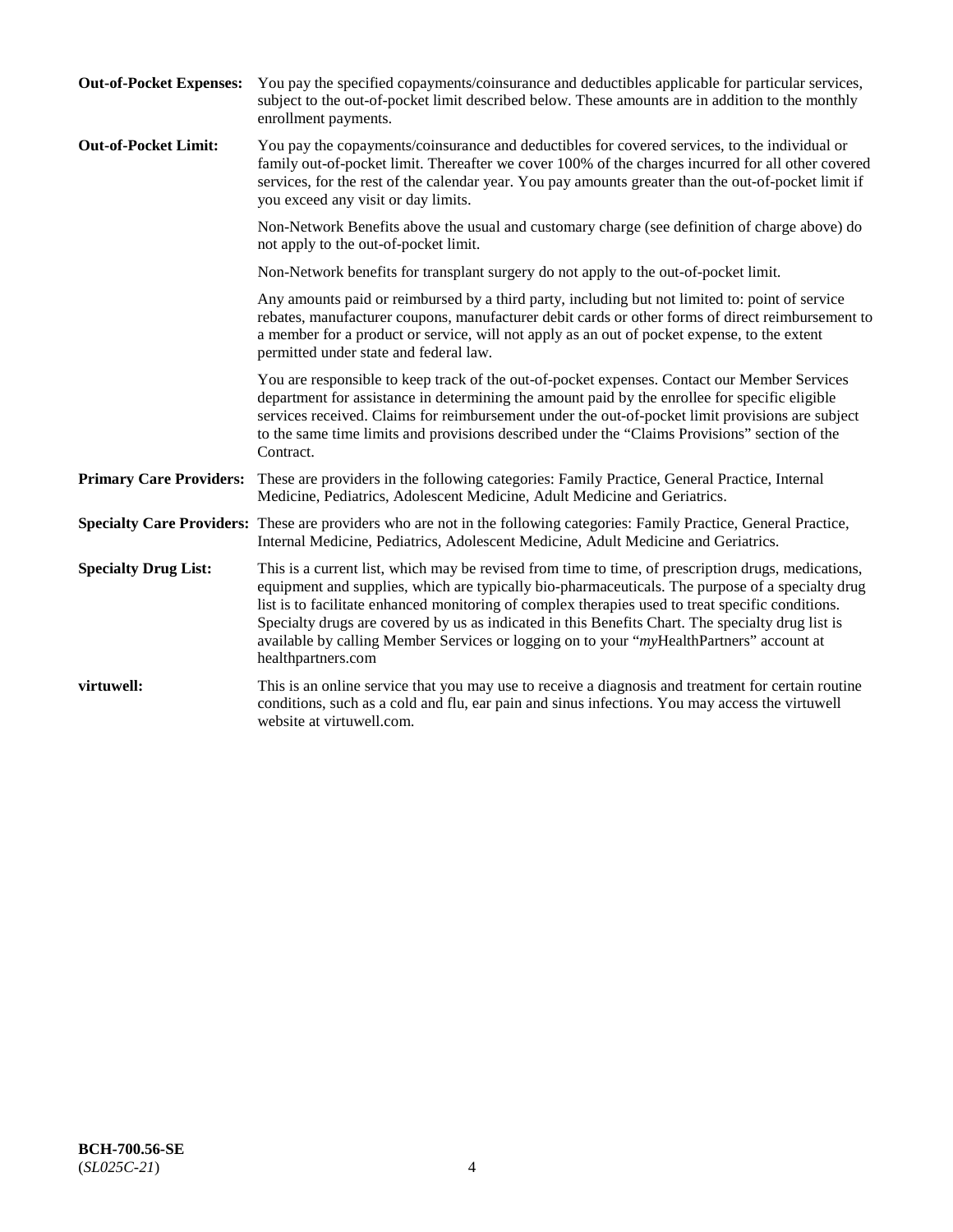## **DEDUCTIBLES AND OUT-OF-POCKET LIMITS**

#### **Individual Calendar Year Deductible**

| <b>Network Benefits</b> | <b>Non-Network Benefits</b> |
|-------------------------|-----------------------------|
| \$1,500                 | \$10,000                    |

### **Family Calendar Year Deductible**

| <b>Network Benefits</b> | <b>Non-Network Benefits</b> |
|-------------------------|-----------------------------|
| \$4,500                 | \$20,000                    |

Separate deductibles must be satisfied under the Network Benefits and Non-Network Benefits.

Your plan has an embedded deductible. This means once a member meets the individual deductible, the plan begins paying benefits for that person. If two or more members of the family meet the family deductible, the plan begins paying benefits for all members of the family, regardless of whether each member has met the individual deductible. However, a member may not contribute more than the individual deductible toward the family deductible.

Any amounts paid or reimbursed by a third party, including but not limited to: point of service rebates, manufacturer coupons, debit cards or other forms of direct reimbursement to a member for a product or service, will not apply toward your deductible, to the extent permitted under state and federal law.

#### **Individual Calendar Year Out-of-Pocket Limit**

| <b>Network Benefits</b> | <b>Non-Network Benefits</b> |
|-------------------------|-----------------------------|
| \$6,500                 | \$30,000                    |

#### **Family Calendar Year Out-of-Pocket Limit**

| <b>Network Benefits</b> | <b>Non-Network Benefits</b> |
|-------------------------|-----------------------------|
| \$13,000                | \$60,000                    |

Separate Out-of-Pocket Limits must be satisfied under the Network Benefits and Non-Network Benefits.

Non-Network Benefits above the usual and customary charge will not apply toward the individual or family out-of-pocket limit.

Any amounts paid or reimbursed by a third party, including but not limited to: point of service rebates, manufacturer coupons, manufacturer debit cards or other forms of direct reimbursement to a member for a product or service, will not apply as an out of pocket expense, to the extent permitted under state and federal law.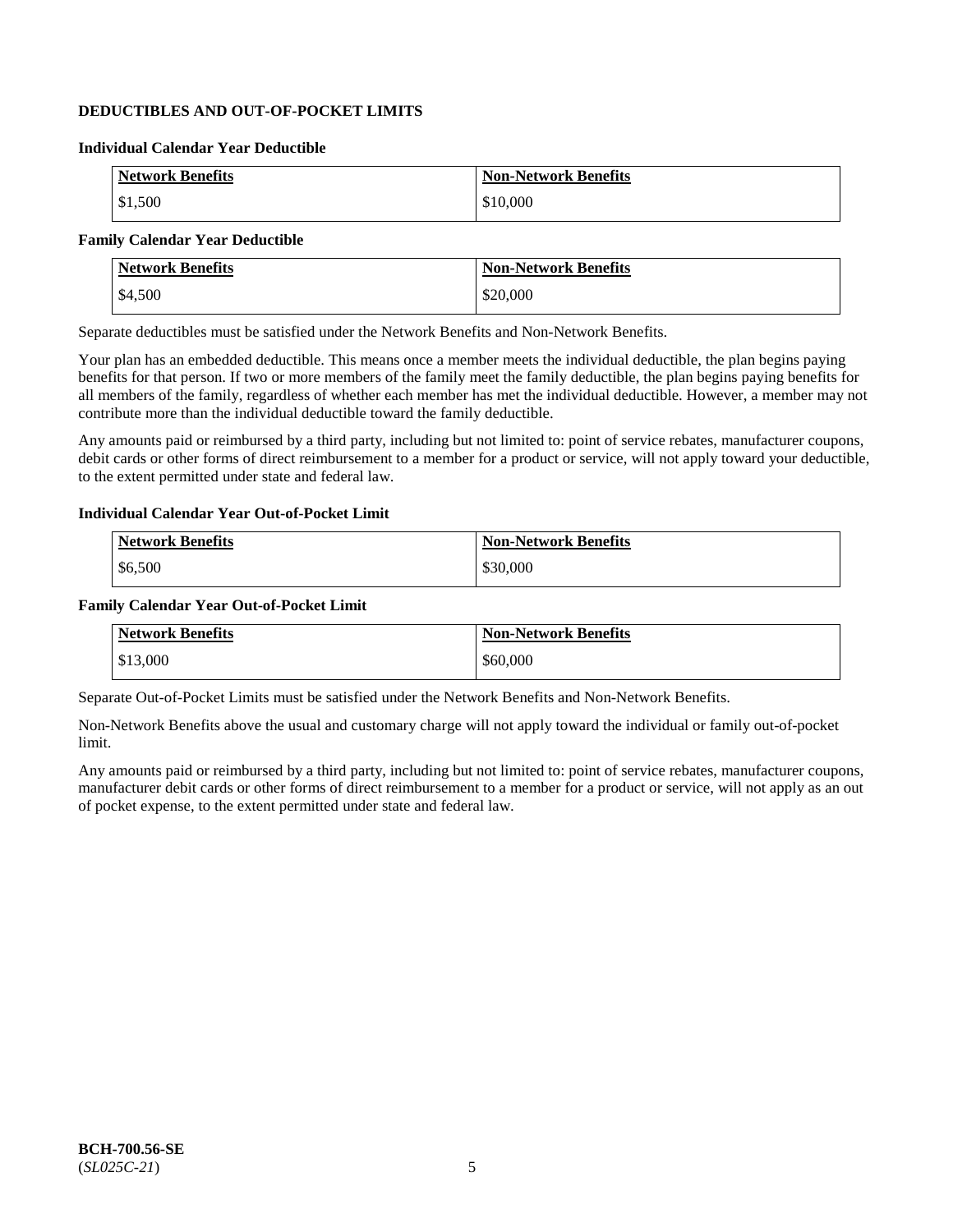## **AMBULANCE AND MEDICAL TRANSPORTATION**

### **Covered Services:**

We cover ambulance and medical transportation for medical emergencies and as shown below.

We also cover medically necessary, non-emergency medical transportation if it meets our medical coverage criteria.

Covered services and supplies are based on established medical policies, which are subject to periodic review and modification by the medical or dental directors. These medical policies (medical coverage criteria) and applicable prior authorization requirements are available by calling Member Services or logging on to your "myHealthPartners" account at [healthpartners.com.](https://www.healthpartners.com/hp/index.html)

### **Ambulance and medical transportation for medical emergencies (other than non-emergency fixed wing air ambulance transportation)**

| Network Benefits             | <b>Non-Network Benefits</b> |
|------------------------------|-----------------------------|
| 70% of the charges incurred. | See Network Benefits.       |

### **Non-emergency fixed wing air ambulance transportation**

| Network Benefits             | <b>Non-Network Benefits</b>  |
|------------------------------|------------------------------|
| 70% of the charges incurred. | 50% of the charges incurred. |

### **Not Covered:**

See "Services Not Covered" in the Group Membership Contract.

## **BEHAVIORAL HEALTH SERVICES**

### **Covered Services:**

Covered services are based on established medical policies, which are subject to periodic review and modification by the medical directors. These medical policies (medical coverage criteria) are available by calling Member Services or logging on to your "*my*HealthPartners" account at [healthpartners.com.](http://www.healthpartners.com/)

You have rights to parity in mental health and substance use disorder treatment as required by the federal Mental Health Parity and Addiction Equity Act and Minnesota Statutes, section 62Q.47. These laws require:

- That mental health and substance abuse services be covered on the same basis as medical services;
- That cost-sharing for mental health and substance abuse services can be no more restrictive than cost-sharing for similar medical services;
- That treatment restrictions and limitation such as prior authorization and medical necessity can be no more restrictive than for similar medical services;
- That if enrollees have concerns they can call Member Services, file a complaint with HealthPartners, or file a complaint with the Minnesota Department of Health.

### **Mental Health Services**

We cover services for: mental health diagnoses as described in the Diagnostic and Statistical Manual of Mental Disorders – Fifth Edition (DSM-5) (most recent edition) that lead to significant disruption of function in the member's life.

We also provide coverage for mental health treatment ordered by a Minnesota court under a valid court order that is issued on the basis of a behavioral care evaluation performed by a licensed psychiatrist or doctoral level licensed psychologist, which includes a diagnosis and an individual treatment plan for care in the most appropriate, least restrictive environment. We must be given a copy of the court order and the behavioral care evaluation, and the service must be a covered benefit under this plan, and the service must be provided by a network provider, or other provider as required by law. We cover the evaluation upon which the court order was based if it was provided by a network provider. We also provide coverage for the initial mental health evaluation of a child, regardless of whether that evaluation leads to a court order for treatment, if the evaluation is ordered by a Minnesota juvenile court.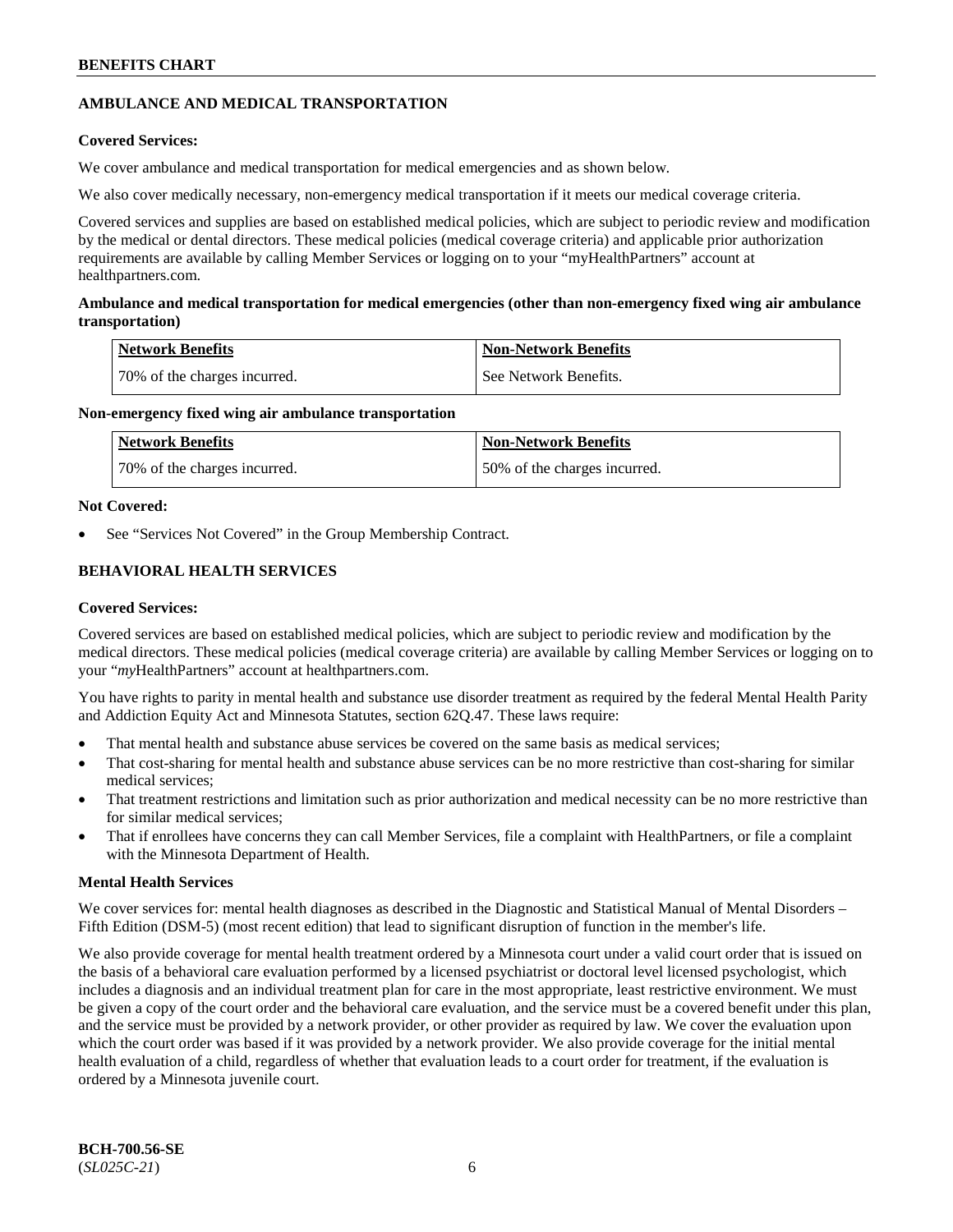**Outpatient Services, including intensive outpatient and day treatment:** We cover medically necessary outpatient professional mental health services for evaluation, crisis intervention, and treatment of mental health disorders.

A comprehensive diagnostic assessment will be made of each patient as the basis for a determination by a mental health professional, concerning the appropriate treatment and the extent of services required.

Outpatient services we cover for a diagnosed mental health condition include the following:

- Individual, group, family, and multi-family therapy;
- Medication management provided by a physician, certified nurse practitioner, or physician's assistant;
- Psychological testing services for the purposes of determining the differential diagnoses and treatment planning for patients currently receiving behavioral health services;
- Day treatment and intensive outpatient services in a licensed program;
- Partial hospitalization services in a licensed hospital or community mental health center;
- Psychotherapy and nursing services provided in the home if authorized by us; and
- Treatment for gender dysphoria that meets medical coverage criteria.

| <b>Network Benefits</b>                                                                                                                     | <b>Non-Network Benefits</b>  |
|---------------------------------------------------------------------------------------------------------------------------------------------|------------------------------|
| 100% of the charges incurred, subject to a member<br>copayment of \$30 per visit.<br>Deductible does not apply.                             | 50% of the charges incurred. |
| For family therapy, only one member copayment will<br>be charged, regardless of the number of members<br>primarily involved in the therapy. |                              |

#### **Group Therapy**

| <b>Network Benefits</b>                                                                                         | <b>Non-Network Benefits</b>  |
|-----------------------------------------------------------------------------------------------------------------|------------------------------|
| 100% of the charges incurred, subject to a member<br>copayment of \$15 per visit.<br>Deductible does not apply. | 50% of the charges incurred. |

**Inpatient Services, including psychiatric residential treatment:** We cover medically necessary inpatient services in a hospital and professional services for treatment of mental health disorders. Medical stabilization is covered under inpatient hospital services in the "Hospital and Skilled Nursing Facility Services" section.

We also cover medically necessary psychiatric residential treatment for adults and emotionally disabled children as diagnosed by a physician. This care must be authorized by us and provided by a hospital or residential behavioral health treatment facility licensed by the local state or Health and Human Services Department. Services not covered under this benefit include shelter services, correctional services, detention services, transitional services, group residential services, foster care services and wilderness programs.

| <b>Network Benefits</b>      | Non-Network Benefits          |
|------------------------------|-------------------------------|
| 70% of the charges incurred. | 150% of the charges incurred. |

#### **Chemical Health Services**

We cover medically necessary services for assessments by a licensed alcohol and drug counselor and treatment of Substance-Related Disorders as defined in the latest edition of the DSM-5.

**Outpatient Services, including intensive outpatient and day treatment services:** We cover medically necessary outpatient professional services for the diagnosis and treatment of chemical dependency. Chemical dependency treatment programs must be licensed by the applicable state agency.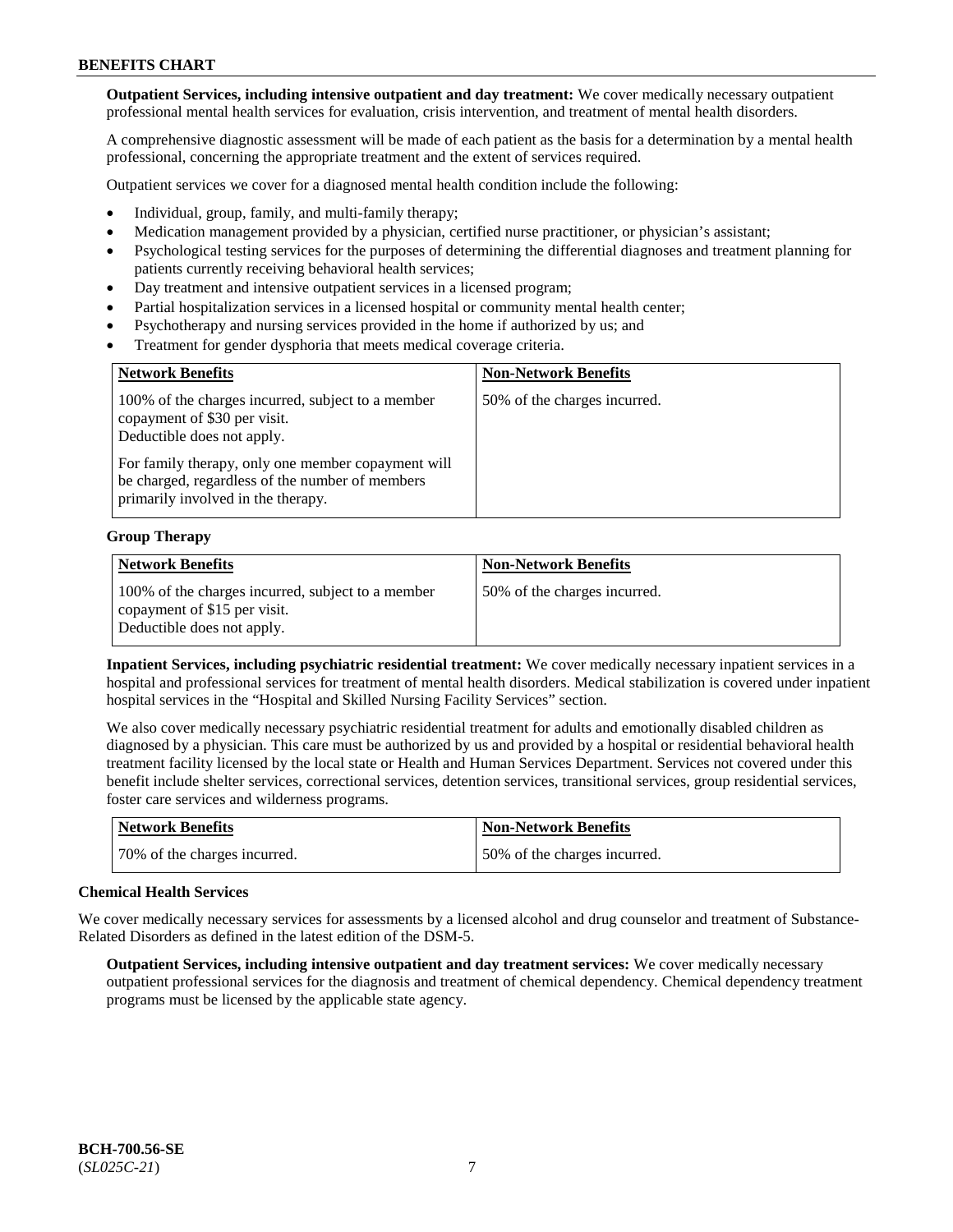Outpatient services we cover for a diagnosed chemical dependency condition include the following:

- Individual, group, family, and multi-family therapy provided in an office setting;
- Opiate replacement therapy including methadone and buprenorphine treatment; and
- Day treatment and intensive outpatient services in a licensed program.

| <b>Network Benefits</b>                                                                                                                     | <b>Non-Network Benefits</b>  |
|---------------------------------------------------------------------------------------------------------------------------------------------|------------------------------|
| 100% of the charges incurred, subject to a member<br>copayment of \$30 per visit.<br>Deductible does not apply.                             | 50% of the charges incurred. |
| For family therapy, only one member copayment will<br>be charged, regardless of the number of members<br>primarily involved in the therapy. |                              |

**Inpatient Services:** We cover medically necessary inpatient services in a hospital or primary residential treatment in a licensed chemical health treatment center. Primary residential treatment is an intensive residential treatment program of limited duration, typically 30 days or less.

We cover services provided in a hospital that is licensed by the local state and accredited by Medicare.

**Detoxification Services.** We cover detoxification services in a hospital or community detoxification facility if it is licensed by the local Health and Human Services Department.

| <b>Network Benefits</b>      | <b>Non-Network Benefits</b>  |
|------------------------------|------------------------------|
| 70% of the charges incurred. | 50% of the charges incurred. |

### **Not Covered:**

See "Services Not Covered" in the Group Membership Contract.

### **CHIROPRACTIC SERVICES**

#### **Covered Services:**

We cover chiropractic services for rehabilitative care, provided to diagnose and treat acute neuromusculo-skeletal conditions.

Massage therapy which is performed in conjunction with other treatment/modalities by a chiropractor, is part of a prescribed treatment plan and is not billed separately is covered.

| <b>Network Benefits</b>                                                                                         | <b>Non-Network Benefits</b>                                           |
|-----------------------------------------------------------------------------------------------------------------|-----------------------------------------------------------------------|
| 100% of the charges incurred, subject to a member<br>copayment of \$60 per visit.<br>Deductible does not apply. | 50% of the charges incurred.<br>Limit of 20 visits per calendar year. |

#### **Not Covered:**

- Massage therapy for the purpose of comfort or convenience of the member.
- See "Services Not Covered" in the Group Membership Contract.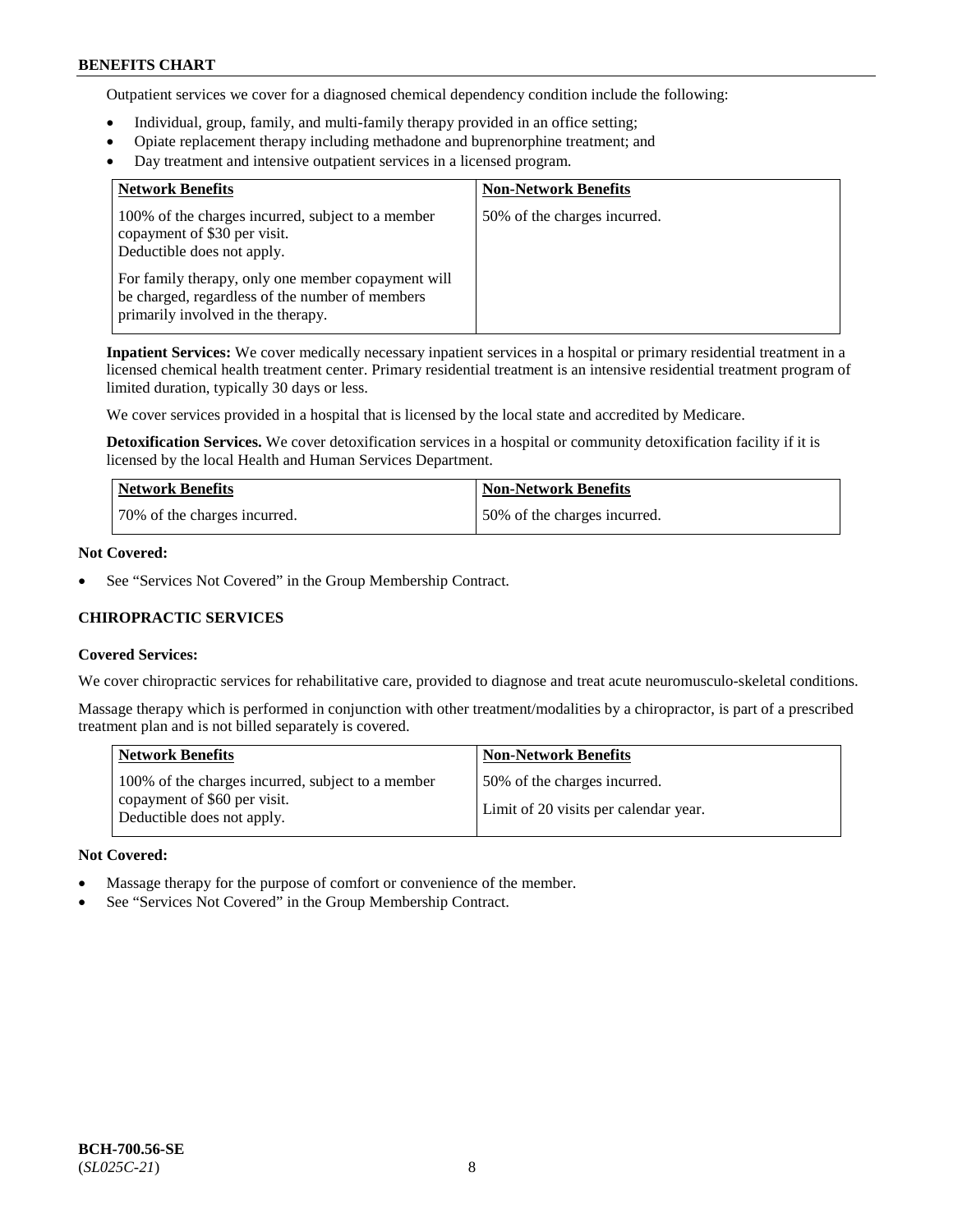## **CLINICAL TRIALS**

### **Covered Services:**

We cover certain routine services if you participate in a Phase I, Phase II, Phase III or Phase IV clinical trial that is conducted in relation to the prevention, detection, or treatment of cancer or other life-threatening disease or condition as defined in the Affordable Care Act. We cover routine patient costs for services that would be eligible under this Benefits Chart if the service was provided outside of a clinical trial.

| <b>Network Benefits</b>                                | <b>Non-Network Benefits</b>                            |
|--------------------------------------------------------|--------------------------------------------------------|
| Coverage level is same as corresponding Network        | Coverage level is same as corresponding Non-Network    |
| Benefit, depending on type of service provided such as | Benefit, depending on type of service provided such as |
| Office Visits for Illness or Injury, Inpatient or      | Office Visits for Illness or Injury, Inpatient or      |
| <b>Outpatient Hospital Services.</b>                   | Outpatient Hospital Services.                          |

### **Not Covered:**

- The investigative item, device or service itself.
- Items or services that are provided solely to satisfy data collection and analysis needs and that are not used in the direct clinical management of the patient.
- A service that is clearly inconsistent with widely accepted and established standards of care for a particular diagnosis.
- See "Services Not Covered" in the Group Membership Contract.

## **DENTAL SERVICES**

## **Covered Services:**

We cover services as described below.

**Accidental Dental Services:** We cover dentally necessary services to treat and restore damage done to sound, natural, unrestored teeth as a result of an accidental injury. Coverage is for damage caused by external trauma to face and mouth only, not for cracked or broken teeth which result from biting or chewing. We cover restorations, root canals, crowns and replacement of teeth lost that are directly related to the accident in which the member was involved. We cover initial exams, xrays, and palliative treatment including extractions, and other oral surgical procedures directly related to the accident. Subsequent treatment must be initiated within the specified time-frame and must be directly related to the accident. We do not cover restoration and replacement of teeth that are not "sound and natural" at the time of the accident.

Full mouth rehabilitation to correct occlusion (bite) and malocclusion (misaligned teeth not due to the accident) are not covered.

When an implant-supported dental prosthetic treatment is pursued, the accidental dental benefit will be applied to the prosthetic procedure. Benefits are limited to the amount that would be paid toward the placement of a removable dental prosthetic appliance that could be used in the absence of implant treatment. Care must be provided or pre-authorized by a HealthPartners dentist.

| <b>Network Benefits</b>      | <b>Non-Network Benefits</b>  |
|------------------------------|------------------------------|
| 70% of the charges incurred. | 50% of the charges incurred. |

For all accidental dental services, treatment and/or restoration must be initiated within six months of the date of the injury. Coverage is limited to the initial course of treatment and/or initial restoration. Services must be provided within twenty-four months of the date of injury to be covered.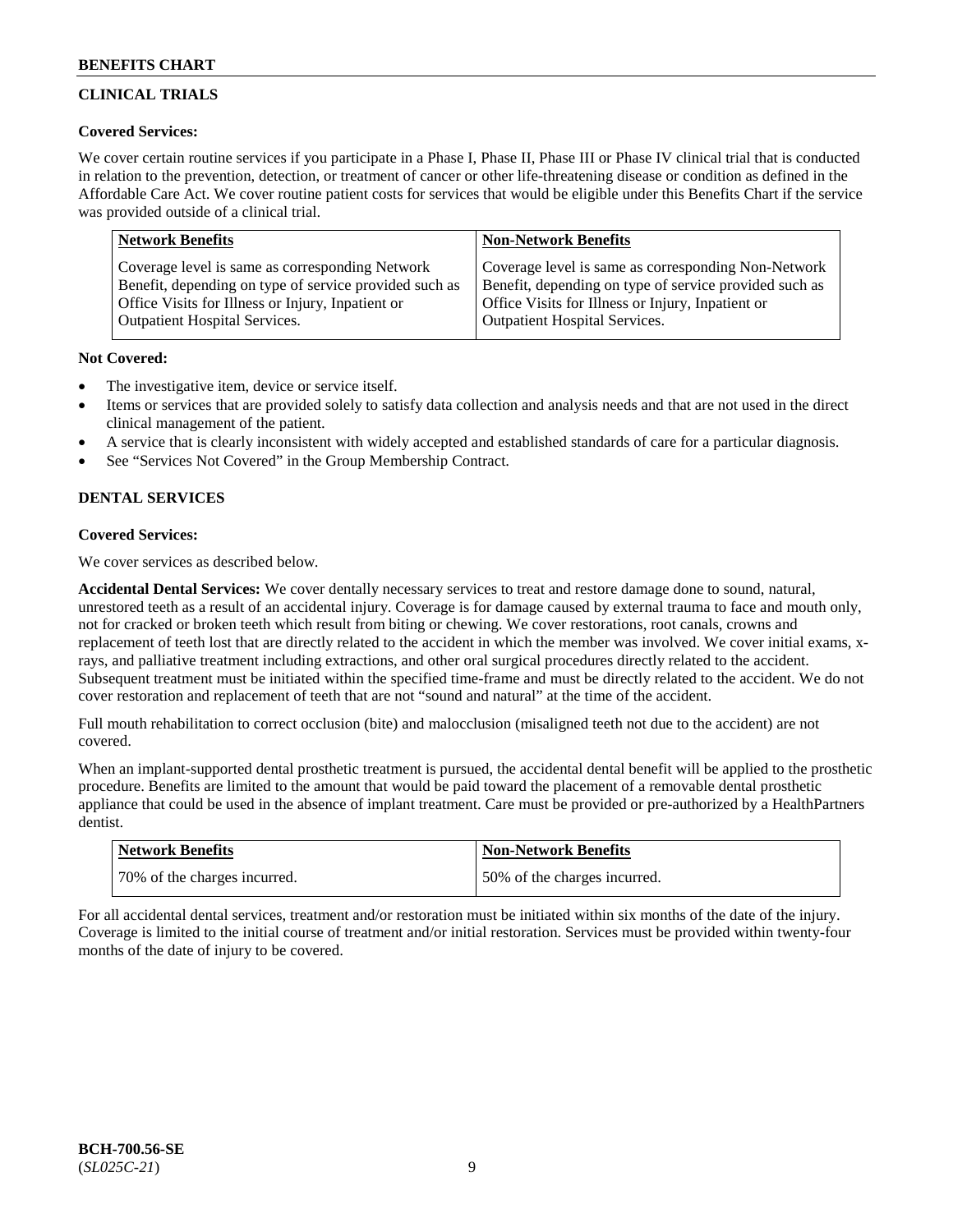## **Medical Referral Dental Services**

**Medically Necessary Outpatient Dental Services:** We cover medically necessary outpatient dental services. Coverage is limited to dental services required for treatment of an underlying medical condition, e.g., removal of teeth to complete radiation treatment for cancer of the jaw, cysts and lesions.

| <b>Network Benefits</b>                                                                                         | <b>Non-Network Benefits</b>  |
|-----------------------------------------------------------------------------------------------------------------|------------------------------|
| 100% of the charges incurred, subject to a member<br>copayment of \$60 per visit.<br>Deductible does not apply. | 50% of the charges incurred. |

**Medically Necessary Hospitalization and Anesthesia for Dental Care:** We cover medically necessary hospitalization for dental care. This is limited to charges incurred by a member who: (1) is a child under age  $5$ ; (2) is severely disabled; (3) has a medical condition and requires hospitalization or general anesthesia for dental care treatment; or (4) is a child between age 5 and 12 and care in dental offices has been attempted unsuccessfully and usual methods of behavior modification have not been successful, or when extensive amounts of restorative care, exceeding four appointments, are required. Coverage is limited to facility and anesthesia charges. Oral surgeon/dentist professional fees are not covered.

| Network Benefits             | <b>Non-Network Benefits</b>  |
|------------------------------|------------------------------|
| 70% of the charges incurred. | 50% of the charges incurred. |

**Medical Complications of Dental Care:** We cover medical complications of dental care. Treatment must be medically necessary care and related to medical complications of non-covered dental care, including complications of the head, neck, or substructures.

| <b>Network Benefits</b>                                                                                         | <b>Non-Network Benefits</b>  |
|-----------------------------------------------------------------------------------------------------------------|------------------------------|
| 100% of the charges incurred, subject to a member<br>copayment of \$60 per visit.<br>Deductible does not apply. | 50% of the charges incurred. |

**Oral Surgery**: We cover oral surgery. Coverage is limited to treatment of medical conditions requiring oral surgery, such as treatment of oral neoplasm, non-dental cysts, fracture of the jaws, trauma of the mouth and jaws.

| <b>Network Benefits</b>                                                                                         | <b>Non-Network Benefits</b>  |
|-----------------------------------------------------------------------------------------------------------------|------------------------------|
| 100% of the charges incurred, subject to a member<br>copayment of \$60 per visit.<br>Deductible does not apply. | 50% of the charges incurred. |

**Treatment of Cleft Lip and Cleft Palate:** We cover treatment of cleft lip and cleft palate of a dependent child to age 26, including orthodontic treatment and oral surgery directly related to the cleft. Benefits are limited to inpatient or outpatient expenses arising from medical and dental treatment that was scheduled or initiated prior to the dependent turning age 19. Dental services that are not required for the treatment of cleft lip or cleft palate are not covered. If a dependent child covered under this Contract is also covered under a dental plan which includes orthodontic services, that dental plan shall be considered primary for the necessary orthodontic services. Oral appliances are subject to the same copayment, conditions and limitations as durable medical equipment.

| Network Benefits                                                                                                | <b>Non-Network Benefits</b>  |
|-----------------------------------------------------------------------------------------------------------------|------------------------------|
| 100% of the charges incurred, subject to a member<br>copayment of \$60 per visit.<br>Deductible does not apply. | 50% of the charges incurred. |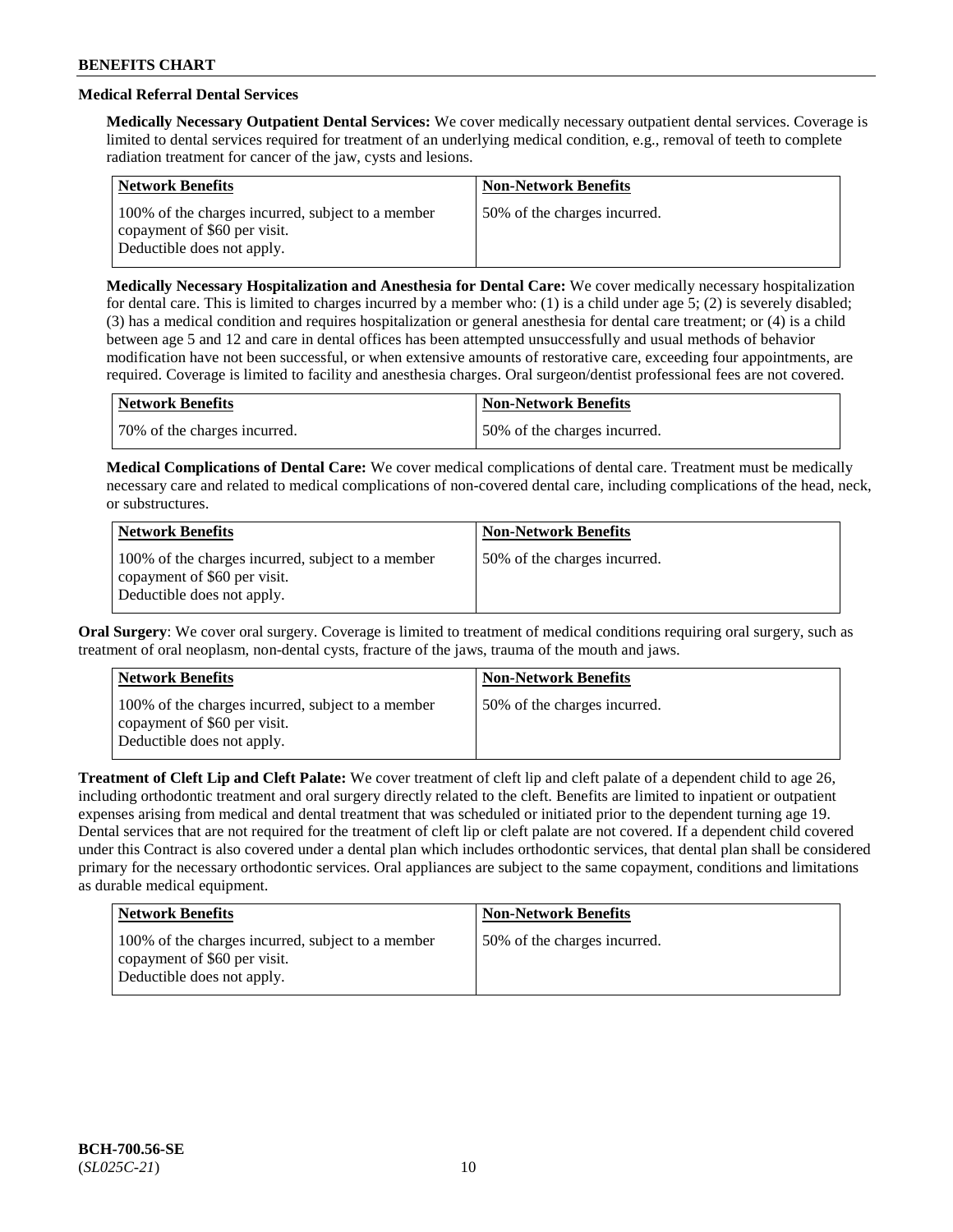**Treatment of Temporomandibular Disorder (TMD) and Craniomandibular Disorder (CMD):** We cover surgical and non-surgical treatment of temporomandibular disorder (TMD) and craniomandibular disorder (CMD), which is medically necessary care. Dental services which are not required to directly treat TMD or CMD are not covered.

| <b>Network Benefits</b>                                                                                         | <b>Non-Network Benefits</b>  |
|-----------------------------------------------------------------------------------------------------------------|------------------------------|
| 100% of the charges incurred, subject to a member<br>copayment of \$60 per visit.<br>Deductible does not apply. | 50% of the charges incurred. |

### **Not Covered:**

- Dental treatment, procedures or services not listed in this Benefits Chart.
- Accident related dental services if treatment is (1) provided to teeth which are not sound and natural, (2) to teeth which have been restored, (3) initiated beyond six months from the date of the injury, (4) received beyond the initial treatment or restoration or (5) received beyond twenty-four months from the date of injury.
- Oral surgery to remove wisdom teeth.
- Orthognathic treatment or procedures and all related services, unless it is required to treat TMD or CMD and it meets our medical coverage criteria.
- See "Services Not Covered" in the Group Membership Contract.

## **DIAGNOSTIC IMAGING SERVICES**

#### **Covered Services:**

We cover diagnostic imaging, when ordered by a provider and provided in a clinic or outpatient hospital facility.

For Network Benefits, non-emergent, scheduled outpatient Magnetic Resonance Imaging (MRI) and Computed Tomography (CT) must be provided at a designated facility. Your physician or facility will obtain or verify prior authorization for these services with HealthPartners, as needed.

We cover services provided in a clinic or outpatient hospital facility (to see the benefit level for inpatient hospital or skilled nursing facility services, see benefits under Inpatient Hospital and Skilled Nursing Facility Services).

### **Outpatient Magnetic Resonance Imaging (MRI) and Computed Tomography (CT)**

| Network Benefits             | <b>Non-Network Benefits</b>  |
|------------------------------|------------------------------|
| 70% of the charges incurred. | 50% of the charges incurred. |

### **All other outpatient diagnostic imaging services for illness or injury**

#### **Services for illness or injury**

| <b>Network Benefits</b>                                     | <b>Non-Network Benefits</b>  |
|-------------------------------------------------------------|------------------------------|
| 100% of the charges incurred.<br>Deductible does not apply. | 50% of the charges incurred. |

#### **Preventive services (MRI/CT procedures are not considered preventive)**

Diagnostic imaging services associated with preventive services are covered at the benefit level shown in the "Preventive Services" section of this Benefits Chart.

#### **Not Covered:**

See "Services Not Covered" in the Group Membership Contract.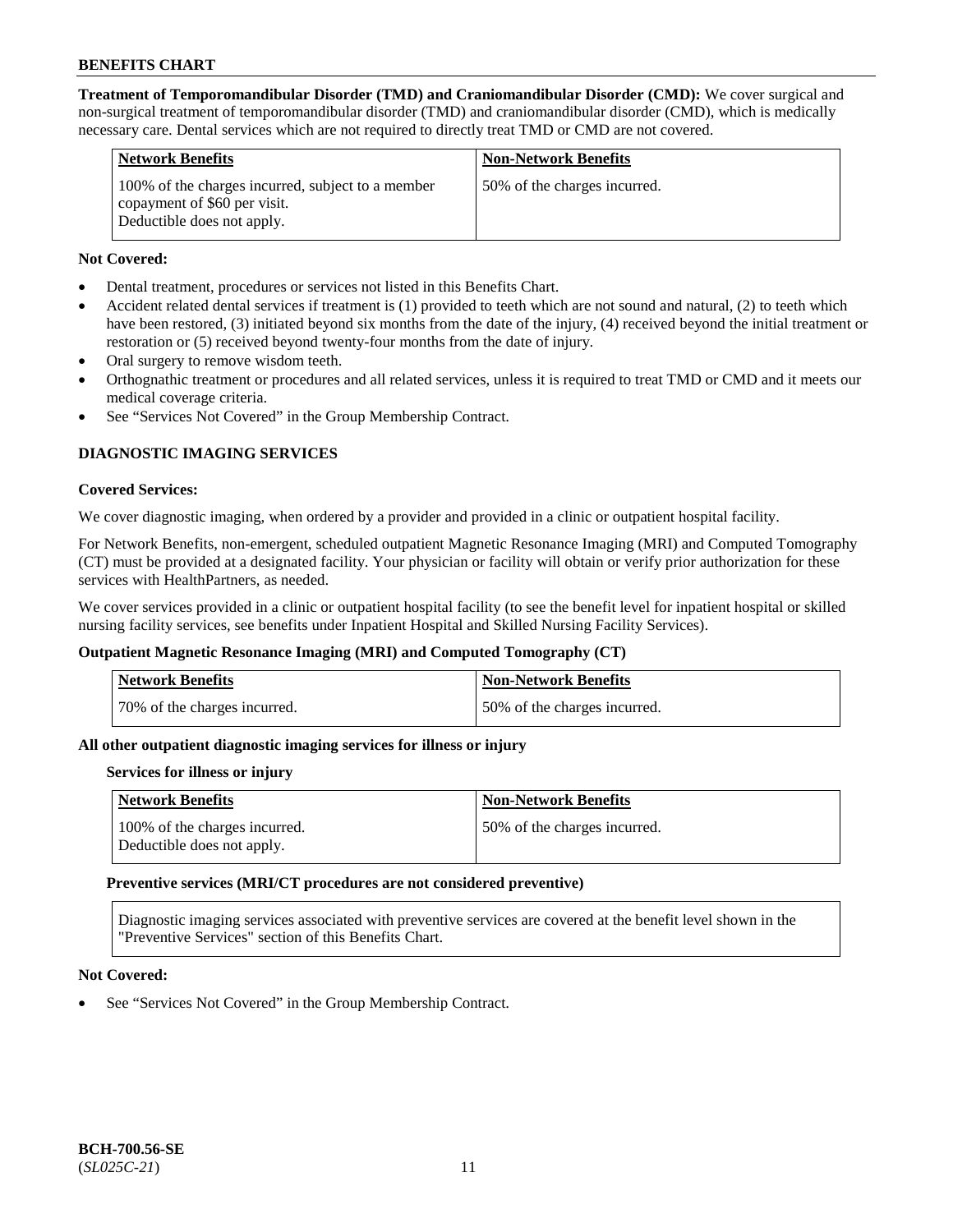## **DURABLE MEDICAL EQUIPMENT, PROSTHETICS, ORTHOTICS, AND SUPPLIES**

#### **Covered Services:**

We cover equipment and services, as described below.

We cover durable medical equipment and services, prosthetics, orthotics and supplies, subject to the limitations below, including certain disposable supplies, enteral feedings and the following diabetic supplies and equipment: glucose monitors, insulin pumps, syringes, blood and urine test strips and other diabetic supplies as deemed medically appropriate and necessary, for members with gestational, Type I or Type II diabetes.

External hearing aids (including osseointegrated or bone anchored) for members age 18 or younger who have hearing loss that is not correctable by other covered procedures. Coverage is limited to one basic, standard hearing aid for each ear every three years. A basic hearing aid is defined as a hearing device that consists of a microphone, amplifier, volume control, battery and receiver. It does not include upgrades above and beyond the functionality of a basic hearing aid, including but not limited to hearing improvements for group settings, background noise, Bluetooth/remote control functionality, or extended warranties. Charges for upgrades above the cost of a basic, standard hearing aid are not covered.

#### **Diabetic supplies purchased at a pharmacy**

| <b>Network Benefits</b>                                    | <b>Non-Network Benefits</b>  |
|------------------------------------------------------------|------------------------------|
| 70% of the charges incurred.<br>Deductible does not apply. | 50% of the charges incurred. |

#### **Diabetic supplies purchased from a non-pharmacy provider**

| <b>Network Benefits</b>                                              | <b>Non-Network Benefits</b>  |
|----------------------------------------------------------------------|------------------------------|
| 70% of the charges incurred if purchased from an<br>approved vendor. | 50% of the charges incurred. |

#### **Special dietary treatment for Phenylketonuria (PKU) if it meets our medical coverage criteria**

| Network Benefits                                           | <b>Non-Network Benefits</b>   |
|------------------------------------------------------------|-------------------------------|
| 70% of the charges incurred.<br>Deductible does not apply. | 150% of the charges incurred. |

#### **Oral amino acid based elemental formula if it meets our medical coverage criteria**

| <b>Network Benefits</b>      | <b>Non-Network Benefits</b>  |
|------------------------------|------------------------------|
| 70% of the charges incurred. | 50% of the charges incurred. |

#### **All other durable medical equipment, prosthetics, orthotics and supplies**

| Network Benefits             | <b>Non-Network Benefits</b>  |
|------------------------------|------------------------------|
| 70% of the charges incurred. | 50% of the charges incurred. |

#### **Limitations:**

Coverage of durable medical equipment is limited by the following:

- No more than a 93-day supply of diabetic supplies are covered and dispensed at a time.
- Payment will not exceed the cost of an alternate piece of equipment or service that is effective and medically necessary.
- Wigs for hair loss resulting from alopecia areata are limited to one per calendar year.
- For prosthetic benefits, other than hair prostheses (i.e., wigs) for hair loss resulting from alopecia areata and oral appliances for cleft lip and cleft palate, payment will not exceed the cost of an alternate piece of equipment or service that is effective, medically necessary and enables members to conduct standard activities of daily living.
- We reserve the right to determine if an item will be approved for rental vs. purchase.
- We require that certain diabetic supplies and equipment be purchased at a pharmacy.
- Diabetic supplies and equipment are limited to certain models and brands.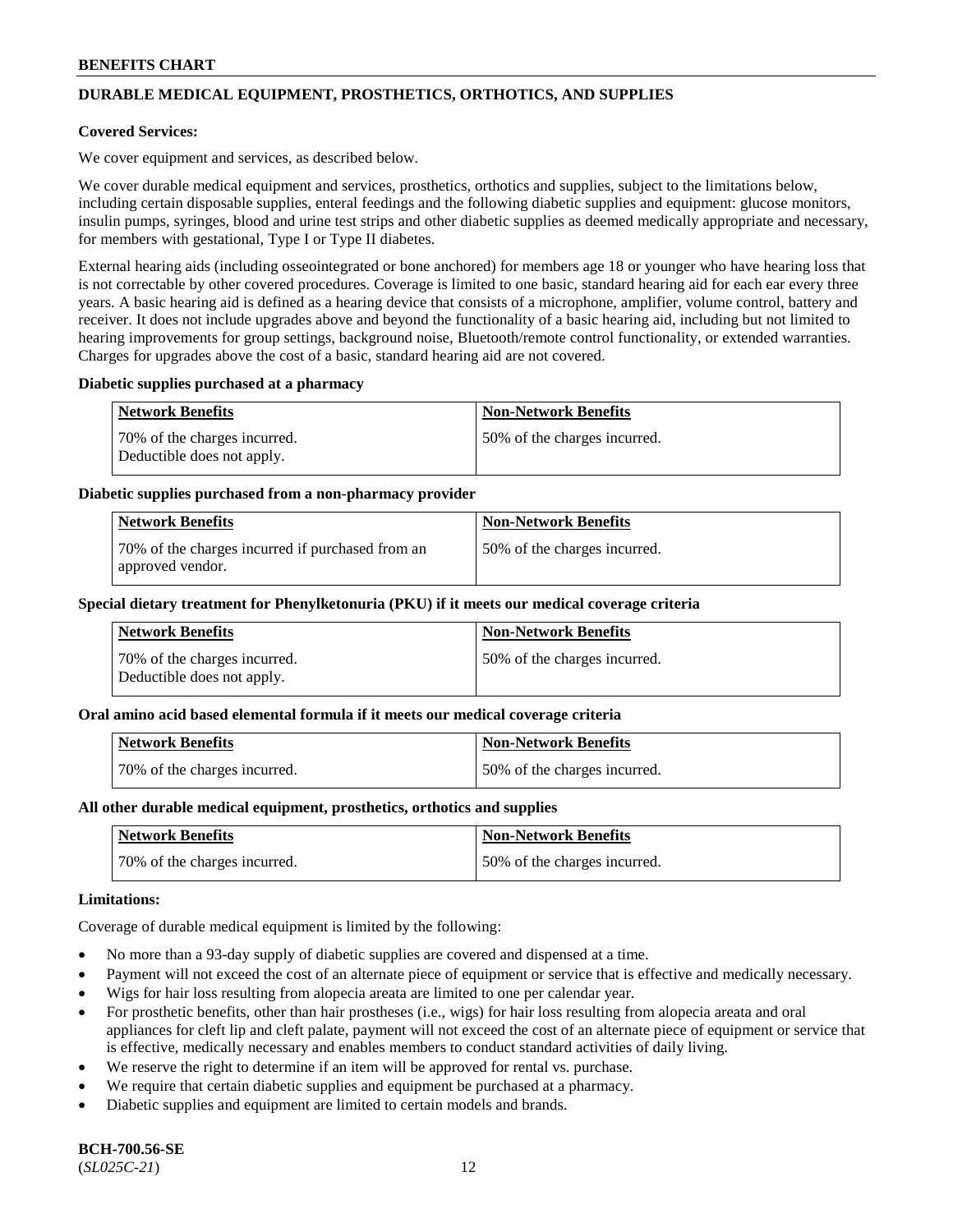- Durable medical equipment and supplies must be obtained from or repaired by approved vendors.
- Covered services and supplies are based on established medical policies, which are subject to periodic review and modification by the medical or dental directors. Our coverage policy for diabetic supplies includes information on our required models and brands. These medical policies (medical coverage criteria) are available by calling Member Services or logging on to your "*my*HealthPartners" account a[t healthpartners.com.](https://www.healthpartners.com/hp/index.html)

## **Not Covered:**

Items that are not eligible for coverage include, but are not limited to:

- Replacement or repair of any covered items, if the items are (i) damaged or destroyed by misuse, abuse or carelessness, (ii) lost; or (iii) stolen.
- Duplicate or similar items.
- Labor and related charges for repair of any covered items which are more than the cost of replacement by an approved vendor.
- Sales tax, mailing, delivery charges, service call charges.
- Items that are primarily educational in nature or for hygiene, vocation, comfort, convenience or recreation.
- Communication aids or devices: equipment to create, replace or augment communication abilities including, but not limited to, speech processors, receivers, communication boards, or computer or electronic assisted communication.
- Hearing aids (implantable and external, including osseointegrated or bone anchored) and their fitting, except as specifically described in this Benefits Chart. This exclusion does not apply to cochlear implants.
- Eyeglasses, contact lenses and their fitting, measurement and adjustment, except as specifically described in this Benefits Chart.
- Hair prostheses (wigs), except as specifically described in this Benefits Chart.
- Household equipment which primarily has customary uses other than medical, such as, but not limited to, exercise cycles, air purifiers, central or unit air conditioners, water purifiers, non-allergenic pillows, mattresses or waterbeds.
- Household fixtures including, but not limited to, escalators or elevators, ramps, swimming pools and saunas.
- Modifications to the structure of the home including, but not limited to, wiring, plumbing or charges for installation of equipment.
- Vehicle, car or van modifications including, but not limited to, hand brakes, hydraulic lifts and car carrier.
- Rental equipment while owned equipment is being repaired by non-contracted vendors, beyond one month rental of medically necessary equipment.
- Other equipment and supplies, including but not limited to assistive devices, that we determine are not eligible for coverage.
- See "Services Not Covered" in the Group Membership Contract.

## **EMERGENCY AND URGENTLY NEEDED CARE SERVICES**

### **Covered Services:**

We cover services for emergency care and urgently needed care if the services are otherwise eligible for coverage under this Benefits Chart.

**Urgently Needed Care.** These are services to treat an unforeseen illness or injury, which are required in order to prevent a serious deterioration in your health, and which cannot be delayed until the next available clinic or office hours.

### **Urgently Needed care at clinics**

| <b>Network Benefits</b>                                                                                         | <b>Non-Network Benefits</b> |
|-----------------------------------------------------------------------------------------------------------------|-----------------------------|
| 100% of the charges incurred, subject to a member<br>copayment of \$60 per visit.<br>Deductible does not apply. | See Network Benefits.       |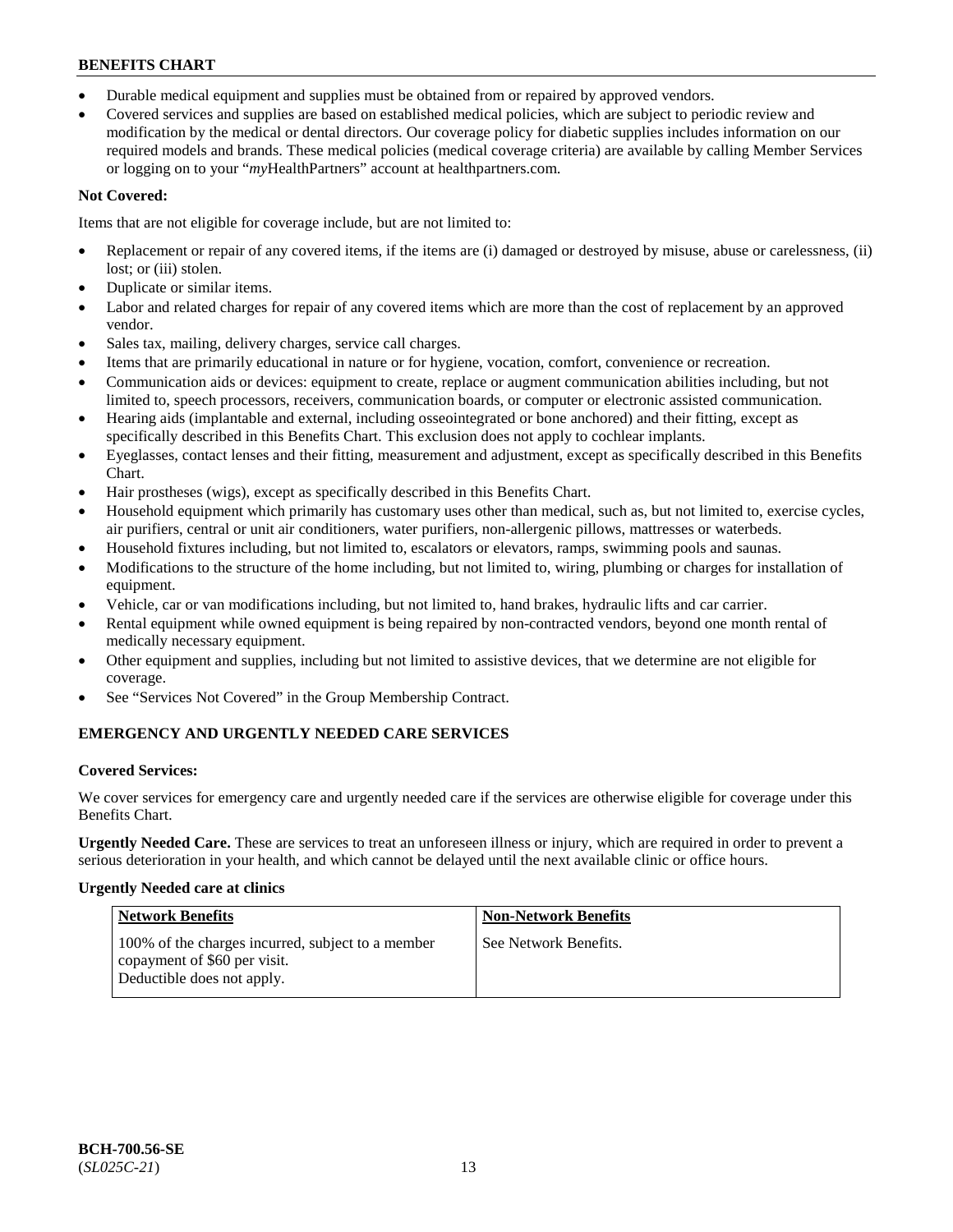**Emergency Care.** These are services to treat: (1) the sudden, unexpected onset of illness or injury which, if left untreated or unattended until the next available clinic or office hours, would result in hospitalization, or (2) a condition requiring professional health services immediately necessary to preserve life or stabilize health.

When reviewing claims for coverage of emergency services, our medical director will take into consideration a reasonable layperson's belief that the circumstances required immediate medical care that could not wait until the next working day or next available clinic appointment. Emergency care also includes an immediate response service available on a 24-hour, sevenday-a-week basis for each child, or person, having a psychiatric crisis, a mental health crisis, or a mental health emergency.

### **Emergency care in a hospital emergency room, including professional services of a physician**

| Network Benefits             | <b>Non-Network Benefits</b> |
|------------------------------|-----------------------------|
| 70% of the charges incurred. | See Network Benefits.       |

### **Inpatient emergency care in a hospital**

| Network Benefits             | Non-Network Benefits  |
|------------------------------|-----------------------|
| 70% of the charges incurred. | See Network Benefits. |

### **Not Covered:**

• See "Services Not Covered" in the Group Membership Contract.

## **GENE THERAPY**

### **Covered Services:**

We cover gene therapy treatment that meets our current medical coverage criteria.

| <b>Network Benefits</b>                                                                                                                                                                                 | <b>Non-Network Benefits</b> |
|---------------------------------------------------------------------------------------------------------------------------------------------------------------------------------------------------------|-----------------------------|
| Coverage level is same as corresponding Network<br>Benefit, depending on type of service provided, such as<br>Office Visits for Illness or Injury, Inpatient or<br><b>Outpatient Hospital Services.</b> | No Coverage.                |

#### **Limitations:**

- Gene therapy must be provided by a designated provider.
- Specific types of gene therapy are limited to therapies and conditions specified in our medical coverage criteria.

#### **Not Covered:**

See "Services Not Covered" in the Group Membership Contract.

### **HEALTH EDUCATION**

#### **Covered Services:**

We cover education for preventive services and education for the management of chronic health problems (such as diabetes).

| Network Benefits                                            | <b>Non-Network Benefits</b>  |
|-------------------------------------------------------------|------------------------------|
| 100% of the charges incurred.<br>Deductible does not apply. | 50% of the charges incurred. |

#### **Not Covered:**

See "Services Not Covered" in the Group Membership Contract.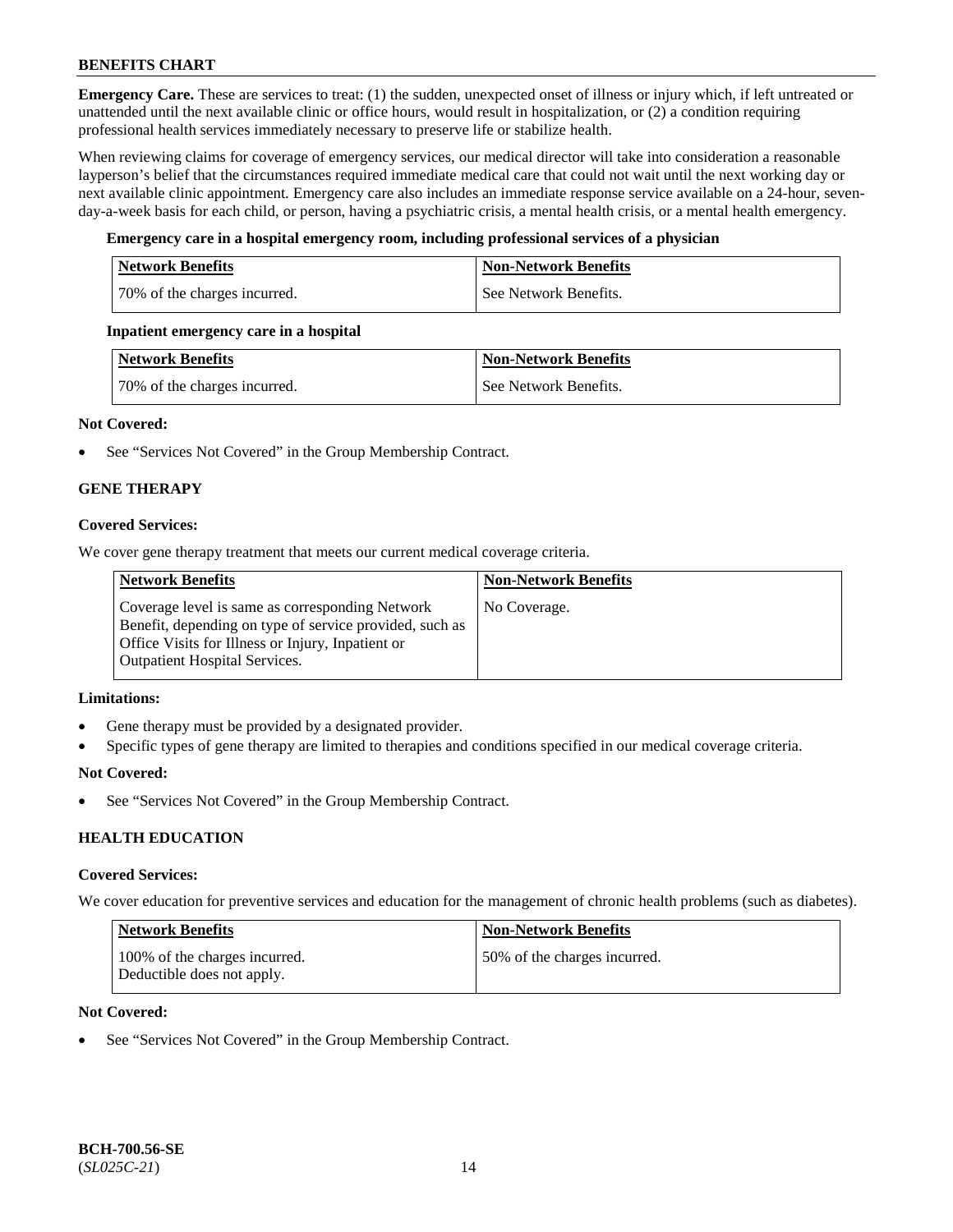## **HOME-BASED COMPREHENSIVE HEALTH RISK ASSESSMENT**

#### **Covered Services:**

If you meet our criteria for coverage, you may qualify for our home-based comprehensive health risk assessment program. The program covers a health assessment with a designated nurse practitioner.

| <b>Network Benefits</b>                                     | <b>Non-Network Benefits</b> |
|-------------------------------------------------------------|-----------------------------|
| 100% of the charges incurred.<br>Deductible does not apply. | No Coverage.                |

#### **Not Covered:**

See "Services Not Covered" in the Group Membership Contract.

## **HOME HEALTH SERVICES**

#### **Covered Services:**

We cover skilled nursing services, physical therapy, occupational therapy, speech therapy, respiratory therapy and other therapeutic services, non-routine prenatal and postnatal services, routine postnatal well child visits (as described in the Medical Coverage Criteria), phototherapy services for newborns, home health aide services and other eligible home health services when provided in your home, if you are homebound (i.e., unable to leave home without considerable effort due to a medical condition. Lack of transportation does not constitute homebound status). For phototherapy services for newborns and high risk pre-natal services, supplies and equipment are included.

We cover total parenteral nutrition/intravenous ("TPN/IV") therapy, equipment, supplies and drugs in connection with IV therapy. IV line care kits are covered under Durable Medical Equipment.

You do not need to be homebound to receive total parenteral nutrition/intravenous ("TPN/IV") therapy.

We cover palliative care benefits. Palliative care includes symptom management, education and establishing goals of care. We waive the requirement that you be homebound for a limited number of home visits for palliative care (as shown in the Benefits Chart), if you have a life-threatening, non-curable condition which has a prognosis of survival of two years or less. Additional palliative care visits are eligible under the home health services benefit if you are homebound and meet all other requirements defined in this section.

Home health services are eligible and covered only when:

- medically necessary; and
- provided as rehabilitative care, terminal care or maternity care; and
- ordered by a physician, and included in the written home care plan.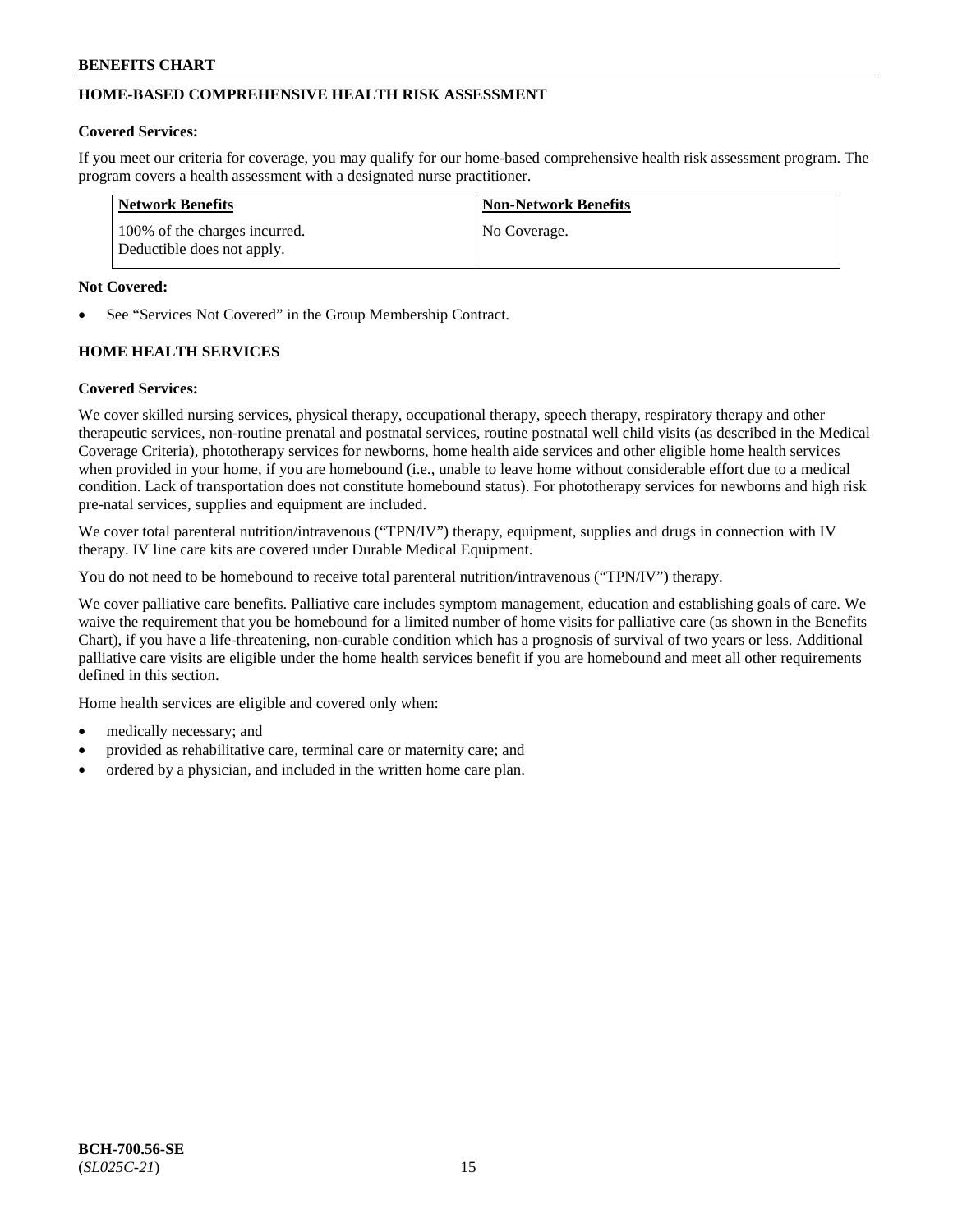**Physical therapy, occupational therapy, speech therapy, respiratory therapy, home health aide services and palliative care**

## **Primary Care Providers**

| <b>Network Benefits</b>                                                                                                                                                                                                                                       | <b>Non-Network Benefits</b>  |
|---------------------------------------------------------------------------------------------------------------------------------------------------------------------------------------------------------------------------------------------------------------|------------------------------|
| 100% of the charges incurred, subject to a member<br>copayment of \$30 per visit.<br>Deductible does not apply.                                                                                                                                               | 50% of the charges incurred. |
| If more than one home health visit occurs in a day, a<br>separate copayment applies to each. For example, if an<br>occupational therapist and a physical therapist visit a<br>member in the same day, a separate copayment will be<br>charged for each visit. |                              |

### **Specialty Care Providers**

| <b>Network Benefits</b>                                                                                                                                                                                                                                       | <b>Non-Network Benefits</b>  |
|---------------------------------------------------------------------------------------------------------------------------------------------------------------------------------------------------------------------------------------------------------------|------------------------------|
| 100% of the charges incurred, subject to a member<br>copayment of \$60 per visit.<br>Deductible does not apply.                                                                                                                                               | 50% of the charges incurred. |
| If more than one home health visit occurs in a day, a<br>separate copayment applies to each. For example, if an<br>occupational therapist and a physical therapist visit a<br>member in the same day, a separate copayment will be<br>charged for each visit. |                              |

## **TPN/IV therapy, skilled nursing services, non-routine prenatal/postnatal services, and phototherapy**

| Network Benefits                                            | <b>Non-Network Benefits</b>  |
|-------------------------------------------------------------|------------------------------|
| 100% of the charges incurred.<br>Deductible does not apply. | 50% of the charges incurred. |

Each 24-hour visit (or shifts of up to 24-hour visits) equals one visit and counts toward the Maximum visits for all other services shown below. Any visit that lasts less than 24 hours, regardless of the length of the visit, will count as one visit toward the Maximum visits for all other services shown below. All visits must be medically necessary and benefit eligible.

### **Routine postnatal well child visits**

| Network Benefits                                            | <b>Non-Network Benefits</b>  |
|-------------------------------------------------------------|------------------------------|
| 100% of the charges incurred.<br>Deductible does not apply. | 50% of the charges incurred. |

### **Maximum visits for palliative care**

If you are eligible to receive palliative care in the home and you are not homebound, there is a maximum of 12 visits per calendar year.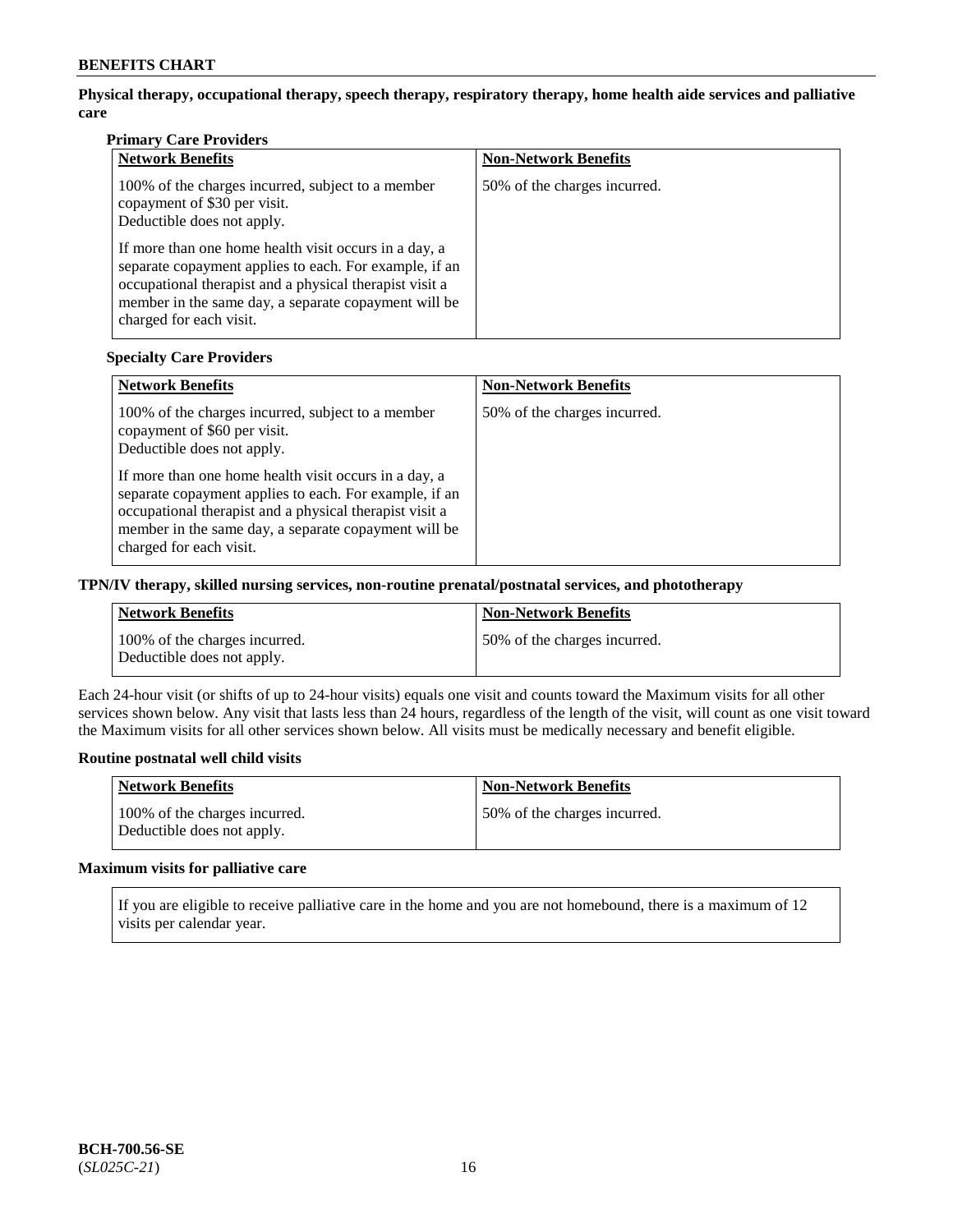#### **Maximum visits for all other services**

| <b>Network Benefits</b>       | <b>Non-Network Benefits</b>  |
|-------------------------------|------------------------------|
| 120 visits per calendar year. | 60 visits per calendar year. |

Each visit provided under the Network Benefits and Non-Network Benefits counts toward the maximums shown under all Maximum visits sections. The routine postnatal well child visit does not count toward the visit limit.

#### **Limitations:**

- Home health services are not provided as a substitute for a primary caregiver in the home or as relief (respite) for a primary caregiver in the home. We will not reimburse family members or residents in your home for the above services.
- A service shall not be considered a skilled nursing service merely because it is performed by, or under the direct supervision of, a licensed nurse. Where a service (such as tracheotomy suctioning or ventilator monitoring) or like services, can be safely and effectively performed by a non-medical person (or self-administered), without the direct supervision of a licensed nurse, the service shall not be regarded as a skilled nursing service, whether or not a skilled nurse actually provides the service. The unavailability of a competent person to provide a non-skilled service shall not make it a skilled service when a skilled nurse provides it. Only the skilled nursing component of so-called "blended" services (i.e. services which include skilled and non-skilled components) are covered under this Benefits Chart.

#### **Not Covered:**

- Financial or legal counseling services.
- Housekeeping or meal services in your home.
- Private duty nursing services. This exclusion does not apply if covered person is also covered under Medical Assistance under 256B.0625, subdivision 7, with the exception of section 256B.0654 subdivision 4.
- Services provided by a family member or enrollee, or a resident in the enrollee's home.
- Vocational rehabilitation and recreational or educational therapy. Recreation therapy is therapy provided solely for the purpose of recreation, including but not limited to: (a) requests for physical therapy or occupational therapy to improve athletic ability, and (b) braces or guards to prevent sports injuries.
- See "Services Not Covered" in the Group Membership Contract.

### **HOME HOSPICE SERVICES**

### **Applicable Definitions:**

**Part-time.** This is up to two hours of service per day, more than two hours is considered continuous care.

**Continuous Care.** This is from two to twelve hours of service per day provided by a registered nurse, licensed practical nurse, or home health aide, during a period of crisis in order to maintain a terminally ill patient at home.

**Appropriate Facility.** This is a nursing home, hospice residence, or other inpatient facility.

**Custodial Care Related to Hospice Services.** This means providing assistance in the activities of daily living and the care needed by a terminally ill patient which can be provided by primary caregiver (i.e., family member or friend) who is responsible for the patient's home care.

#### **Covered Services:**

**Home Hospice Program.** We cover the services described below if you are terminally ill and accepted as a home hospice program participant. You must meet the eligibility requirements of the program, and elect to receive services through the home hospice program. The services will be provided in your home, with inpatient care available when medically necessary as described below. If you elect to receive hospice services, you do so in lieu of curative treatment for your terminal illness for the period you are enrolled in the home hospice program.

**Eligibility:** In order to be eligible to be enrolled in the home hospice program, you must: (1) be a terminally ill patient (prognosis of six months or less); (2) have chosen a palliative treatment focus (i.e., emphasizing comfort and supportive services rather than treatment attempting to cure the disease or condition); and (3) continue to meet the terminally ill prognosis as reviewed by our medical director or his or her designee over the course of care. You may withdraw from the home hospice program at any time.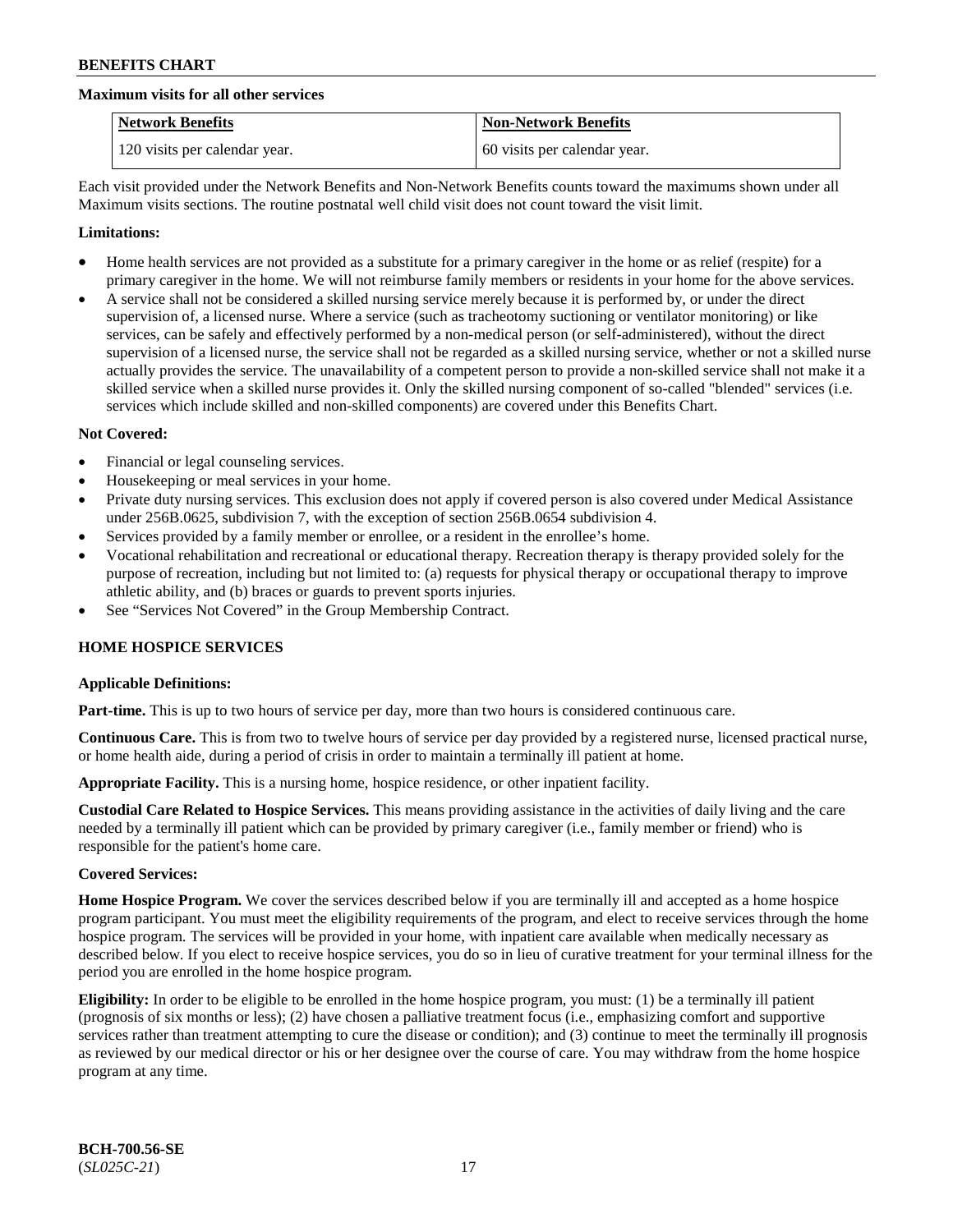**Eligible Services:** Hospice services include the following services provided in accordance with an approved hospice treatment plan.

- Home Health Services:
	- o Part-time care provided in your home by an interdisciplinary hospice team (which may include a physician, nurse, social worker, and spiritual counselor) and medically necessary home health services are covered.
	- o One or more periods of continuous care in your home or in a setting which provides day care for pain or symptom management, when medically necessary, will be covered.
- Inpatient Services: We cover medically necessary inpatient services.
- Other Services:
	- o Respite care is covered for care in your home or in an appropriate facility, to give your primary caregivers (i.e., family members or friends) rest and/or relief when necessary in order to maintain a terminally ill patient at home.
	- o Medically necessary medications for pain and symptom management.
	- Semi-electric hospital beds and other durable medical equipment are covered.
	- o Emergency and non-emergency care is covered.

| <b>Network Benefits</b>                                     | <b>Non-Network Benefits</b>   |
|-------------------------------------------------------------|-------------------------------|
| 100% of the charges incurred.<br>Deductible does not apply. | 150% of the charges incurred. |

Respite care is limited to 5 days per episode, and respite care and continuous care combined are limited to 30 days.

#### **Not Covered:**

- Financial or legal counseling services.
- Housekeeping or meal services in your home.
- Custodial or maintenance care related to hospice services, whether provided in the home or in a nursing home.
- Any service not specifically described as covered services under this home hospice services benefits.
- Any services provided by members of your family or residents in your home.
- See "Services Not Covered" in the Group Membership Contract.

### **HOSPITAL AND SKILLED NURSING FACILITY SERVICES**

#### **Covered Services:**

We cover services as described below.

#### **Medical or Surgical Hospital Services**

**Inpatient Hospital Services:** We cover the following medical or surgical services, for the treatment of acute illness or injury, which require the level of care only provided in an acute care facility. These services must be authorized by a physician.

Inpatient hospital services include: room and board; the use of operating or maternity delivery rooms; intensive care facilities; newborn nursery facilities; general nursing care, anesthesia, laboratory and diagnostic imaging services, radiation therapy, physical therapy, prescription drugs or other medications administered during treatment, blood and blood products (unless replaced), and blood derivatives, and other diagnostic or treatment related hospital services; physician and other professional medical and surgical services provided while in the hospital, including gender reassignment surgery that meets medical coverage criteria.

We cover up to 120 hours of services provided by a private duty nurse or personal care assistant who has provided home care services to a ventilator-dependent patient, solely for the purpose of assuring adequate training of the hospital staff to communicate with that patient.

Services for items for personal convenience, such as television rental, are not covered.

We cover, following a vaginal delivery, a minimum of 48 hours of inpatient care for the mother and newborn child. We cover, following a caesarean section delivery, a minimum of 96 hours of inpatient care for the mother and newborn child. If the duration of inpatient care is less than these minimums, we also cover a minimum of one home visit by a registered nurse for post-delivery care, within four days of discharge of the mother and newborn child. Services provided by the registered nurse include, but are not limited to, parent education, assistance and training in breast and bottle feeding, and conducting any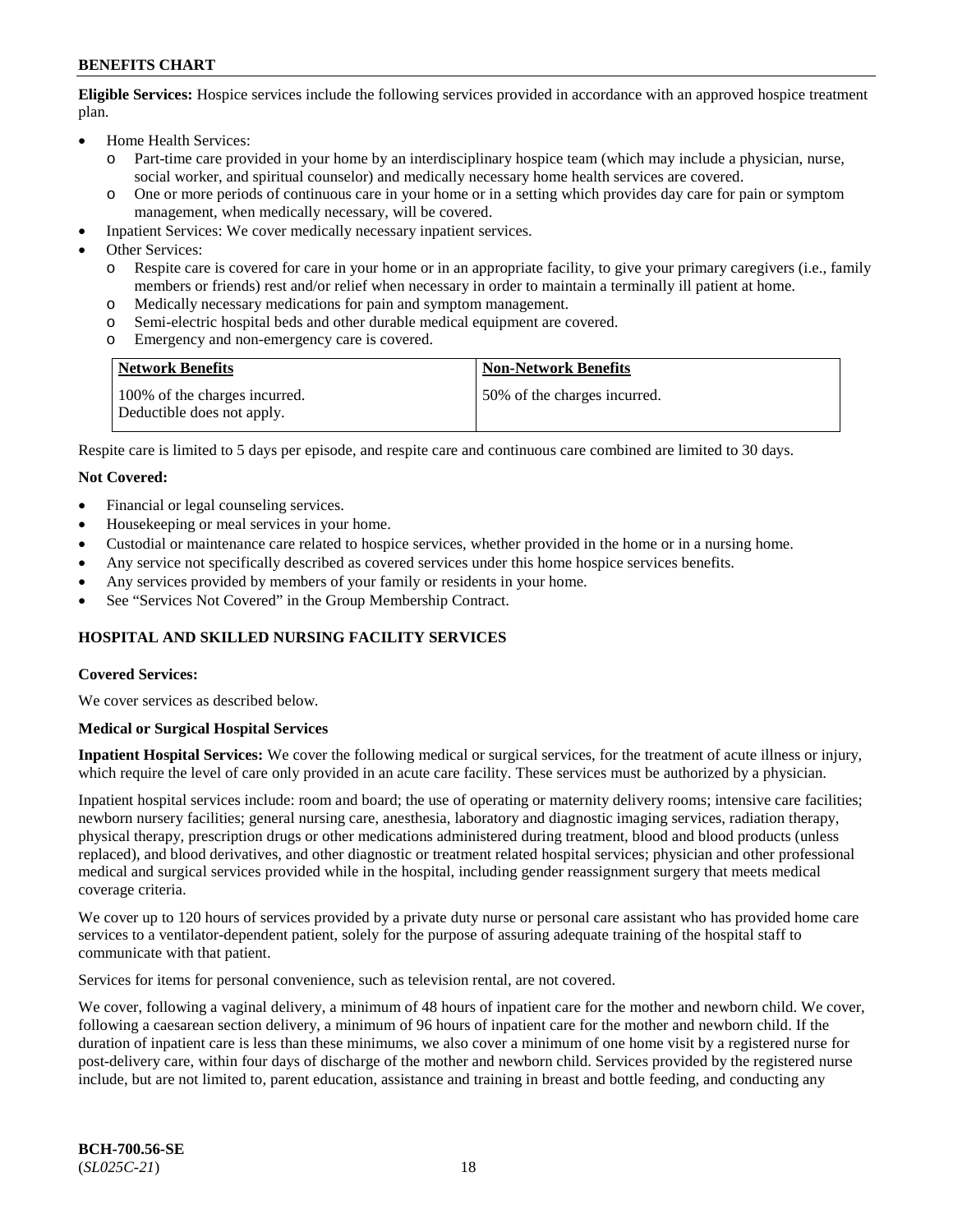necessary and appropriate clinical tests. We shall not provide any compensation or other non-medical remuneration to encourage a mother and newborn to leave inpatient care before the duration minimums specified.

Group health plans and health insurance issuers generally may not, under Federal law, restrict benefits for any hospital length of stay in connection with childbirth for the mother of newborn child to less than 48 hours following a vaginal delivery, or less than 96 hours following a caesarean section. However, Federal law generally does not prohibit the mother's or newborn's attending provider, after consulting with the mother, from discharging the mother or her newborn earlier than 48 hours (or 96 hours as applicable). In any case plans and issuers may not, under Federal law, require that a provider obtain authorization from the plan or the insurance issuer for prescribing a length of stay not in excess of 48 hours (or 96 hours).

| Network Benefits             | <b>Non-Network Benefits</b>  |
|------------------------------|------------------------------|
| 70% of the charges incurred. | 50% of the charges incurred. |

Each member's admission or confinement, including that of a newborn child, is separate and distinct from the admission or confinement of any other member.

**Outpatient Hospital, Ambulatory Care or Surgical Facility Services:** We cover the following medical and surgical services, for diagnosis or treatment of illness or injury on an outpatient basis. These services must be authorized by a physician.

Outpatient services include: use of operating rooms, maternity delivery rooms or other outpatient departments, rooms or facilities; and the following outpatient services: general nursing care, anesthesia, laboratory and diagnostic imaging services, radiation therapy, physical therapy, drugs administered during treatment, blood and blood products (unless replaced), and blood derivatives, and other diagnostic or treatment related outpatient services; physician and other professional medical and surgical services provided while an outpatient, including gender reassignment surgery that meets medical coverage criteria.

For Network Benefits, non-emergent, scheduled outpatient Magnetic Resonance Imaging (MRI) and Computed Tomography (CT) must be provided at a designated facility. Your physician and facility will obtain or verify authorization for these services with HealthPartners, as needed.

To see the benefit level for diagnostic imaging services, laboratory services and physical therapy, see benefits under Diagnostic Imaging Services, Laboratory Services and Physical Therapy in this Benefits Chart.

| <b>Network Benefits</b>      | <b>Non-Network Benefits</b>   |
|------------------------------|-------------------------------|
| 70% of the charges incurred. | 150% of the charges incurred. |

### **Skilled Nursing Facility Care**

We cover room and board, daily skilled nursing and related ancillary services for post-acute treatment and rehabilitative care of illness or injury that meets medical coverage criteria.

| Network Benefits                              | <b>Non-Network Benefits</b>                   |
|-----------------------------------------------|-----------------------------------------------|
| 70% of the charges incurred.                  | 50% of the charges incurred.                  |
| Limited to 120 day maximum per calendar year. | Limited to 120 day maximum per calendar year. |

Each day of services provided under the Network Benefits and Non-Network Benefits combined, counts toward the maximums shown above.

### **Not Covered:**

- Services for items for personal convenience, such as television rental.
- See "Services Not Covered" in the Group Membership Contract.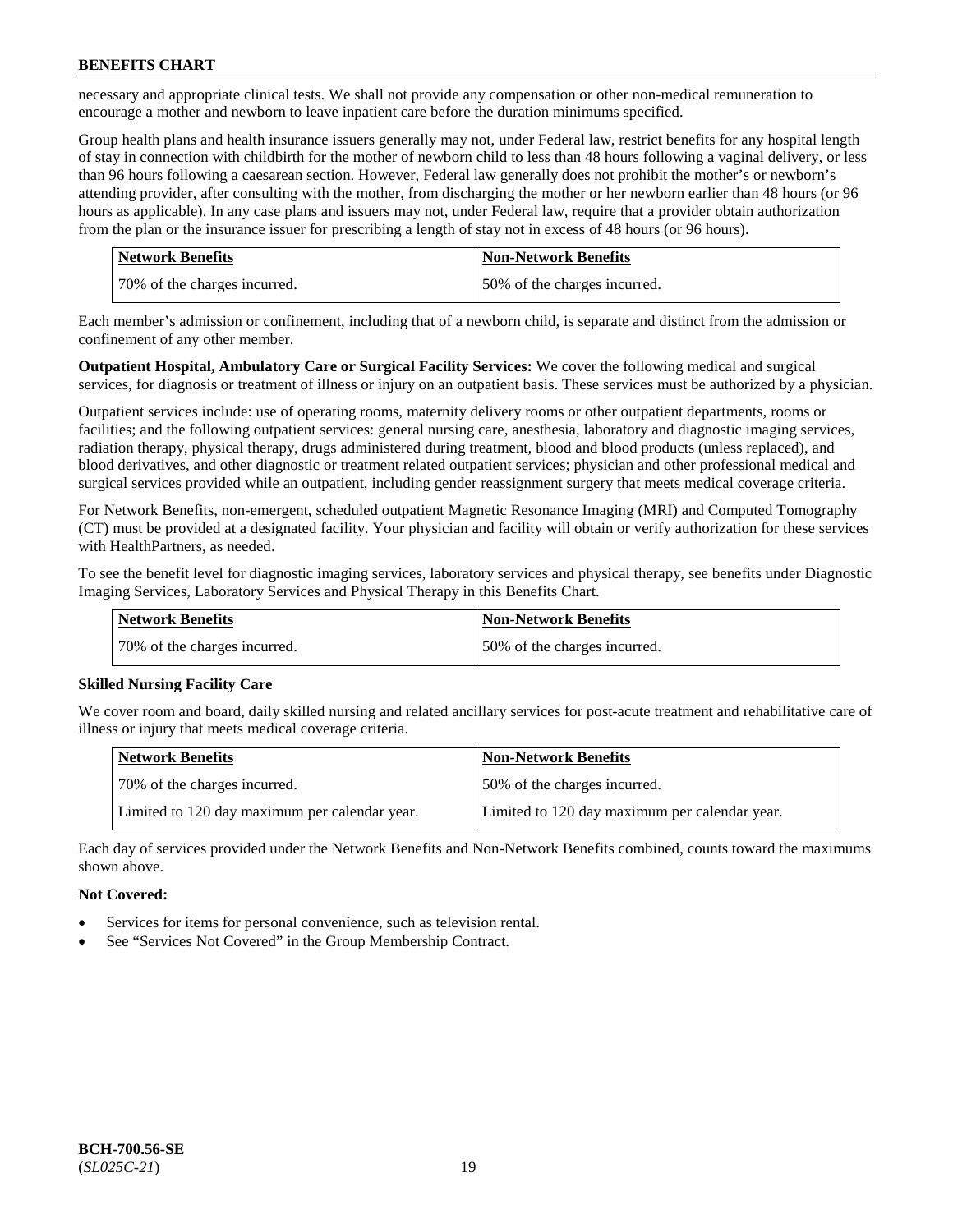## **INFERTILITY SERVICES**

### **Covered Services:**

We cover the diagnosis of infertility. These services include diagnostic procedures and tests provided in connection with an infertility evaluation, office visits and consultations to diagnose infertility.

| Network Benefits                                           | <b>Non-Network Benefits</b>  |
|------------------------------------------------------------|------------------------------|
| 70% of the charges incurred.<br>Deductible does not apply. | 50% of the charges incurred. |

Coverage is limited to office visits and consultations to diagnose infertility. Treatment is not covered.

### **Not Covered:**

- Treatment of infertility, including but not limited to, office visits, laboratory and diagnostic imaging services and drugs for the treatment of infertility; assisted reproduction, including, but not limited to gamete intrafallopian tube transfer (GIFT), zygote intrafallopian tube transfer (ZIFT) intracytoplasmic sperm injection (ICSI), and/or in-vitro fertilization (IVF), and all charges associated with such procedures; reversal of sterilization; artificial insemination; and sperm, ova or embryo acquisition, retrieval or storage; however, we do cover office visits and consultations to diagnose infertility.
- Services related to the establishment of surrogate pregnancy and fees for a surrogate.
- See "Services Not Covered" in the Group Membership Contract.

## **LABORATORY SERVICES**

## **Covered Services:**

We cover laboratory tests when ordered by a provider and provided in a clinic or outpatient hospital facility.

To see the benefit level for inpatient hospital or skilled nursing facility services, see benefits under Inpatient Hospital and Skilled Nursing Facility Services in this Benefits Chart.

**Prostate-specific antigen (PSA) test coverage.** We cover prostate cancer screening for men 40 years of age or over who are symptomatic or in a high-risk category and for all men 50 years of age or older. Coverage includes a prostate-specific antigen blood test and a digital rectal examination.

| Network Benefits                                            | <b>Non-Network Benefits</b>  |
|-------------------------------------------------------------|------------------------------|
| 100% of the charges incurred.<br>Deductible does not apply. | 50% of the charges incurred. |

### **All other laboratory services**

### **Services for illness or injury**

| Network Benefits                                            | Non-Network Benefits         |
|-------------------------------------------------------------|------------------------------|
| 100% of the charges incurred.<br>Deductible does not apply. | 50% of the charges incurred. |

## **Preventive Services**

Laboratory services associated with preventive services are covered at the benefit level shown in the "Preventive Services" section of this Benefits Chart.

### **Not Covered:**

See "Services Not Covered" in the Group Membership Contract.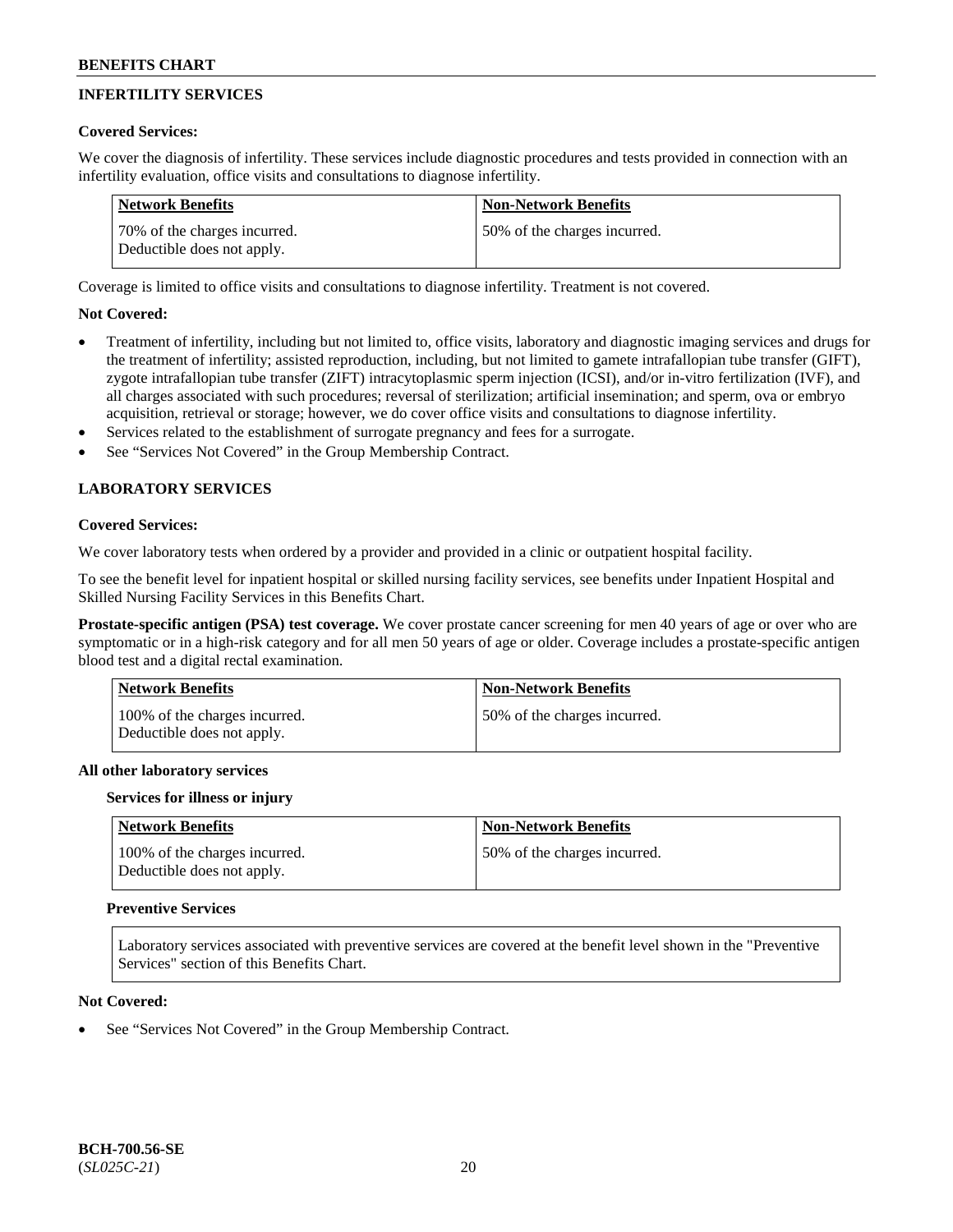## **LYME DISEASE SERVICES**

### **Covered Services:**

We cover services for the treatment of Lyme disease.

| <b>Network Benefits</b>                                | <b>Non-Network Benefits</b>                                  |
|--------------------------------------------------------|--------------------------------------------------------------|
| Coverage level is same as corresponding Network        | Coverage level is same as corresponding Non-Network          |
| Benefit, depending on type of service provided such as | Benefit, depending on type of service provided, such as      |
| Office Visits for Illness or Injury, Inpatient or      | Office Visits for Illness or Injury, Inpatient or Outpatient |
| <b>Outpatient Hospital Services.</b>                   | Hospital Services.                                           |

### **Not Covered:**

See "Services Not Covered" in the Group Membership Contract.

## **MASTECTOMY RECONSTRUCTION BENEFIT**

## **Covered Services:**

We cover reconstruction of the breast on which the mastectomy has been performed; surgery and reconstruction of the other breast to produce symmetrical appearance, and prostheses and physical complications of all stages of mastectomy, including lymphedemas.

| <b>Network Benefits</b>                                 | <b>Non-Network Benefits</b>                             |
|---------------------------------------------------------|---------------------------------------------------------|
| Coverage level is same as corresponding Network         | Coverage level is same as corresponding Non-Network     |
| Benefit, depending on type of service provided, such as | Benefit, depending on type of service provided, such as |
| Office Visits for Illness or Injury, Inpatient or       | Office Visits for Illness or Injury, Inpatient or       |
| <b>Outpatient Hospital Services.</b>                    | Outpatient Hospital Services.                           |

### **Not Covered:**

• See "Services Not Covered" in the Group Membership Contract.

## **MEDICATION THERAPY DISEASE MANAGEMENT PROGRAM**

### **Covered Services:**

If you meet our criteria for coverage, you may qualify for our Medication Therapy Disease Management Program.

The program covers consultations with a designated pharmacist.

Covered services are based on established medical policies, which are subject to periodic review and modification by the medical directors. These medical policies (medical coverage criteria) are available online at [healthpartners.com](https://www.healthpartners.com/hp/index.html) or by calling Member Services.

| Network Benefits                                            | <b>Non-Network Benefits</b> |
|-------------------------------------------------------------|-----------------------------|
| 100% of the charges incurred.<br>Deductible does not apply. | No Coverage.                |

### **Not Covered:**

See "Services Not Covered" in the Group Membership Contract.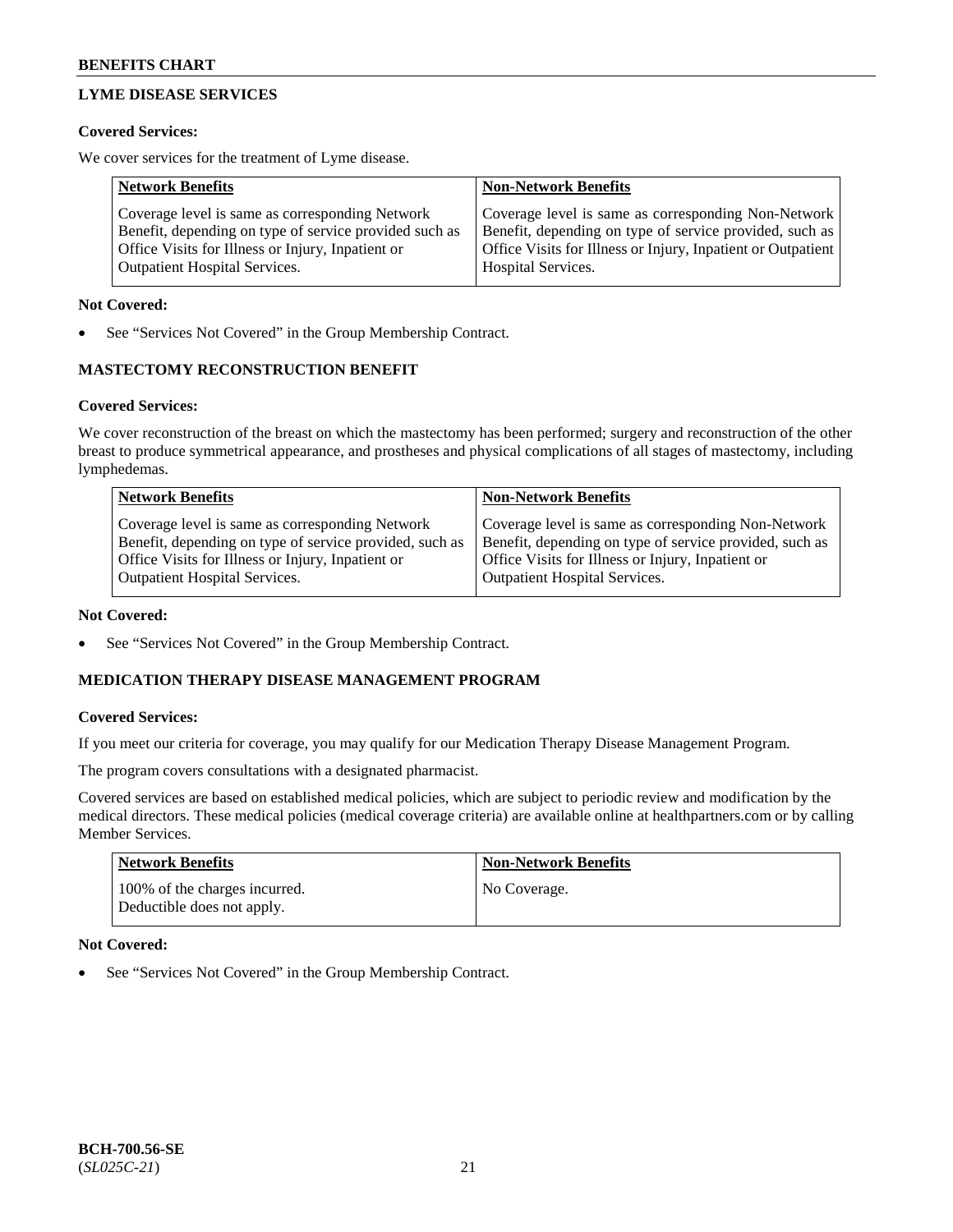## **OFFICE VISITS FOR ILLNESS OR INJURY**

### **Covered Services:**

We cover the following when medically necessary: professional medical and surgical services and related supplies, including biofeedback, of physicians and other health care providers; blood and blood products (unless replaced) and blood derivatives.

We cover diagnosis and treatment of illness or injury to the eyes. Where contact or eyeglass lenses are prescribed as medically necessary for the post-operative treatment of cataracts or for the treatment of aphakia, or keratoconus, we cover the initial evaluation, lenses and fitting. Members must pay for lens replacement beyond the initial pair.

We also provide coverage for the initial physical evaluation of a child if it is ordered by a Minnesota juvenile court.

### **Office Visits**

## **Primary Care Providers**

| <b>Network Benefits</b>                                                                                         | <b>Non-Network Benefits</b>  |
|-----------------------------------------------------------------------------------------------------------------|------------------------------|
| 100% of the charges incurred, subject to a member<br>copayment of \$30 per visit.<br>Deductible does not apply. | 50% of the charges incurred. |

### **Specialty Care Providers**

| <b>Network Benefits</b>                                                                                         | <b>Non-Network Benefits</b>  |
|-----------------------------------------------------------------------------------------------------------------|------------------------------|
| 100% of the charges incurred, subject to a member<br>copayment of \$60 per visit.<br>Deductible does not apply. | 50% of the charges incurred. |

## **Convenience clinics**

| <b>Network Benefits</b>                                                                                         | <b>Non-Network Benefits</b>  |
|-----------------------------------------------------------------------------------------------------------------|------------------------------|
| 100% of the charges incurred, subject to a member<br>copayment of \$15 per visit.<br>Deductible does not apply. | 50% of the charges incurred. |

### **Scheduled telephone visits**

| <b>Network Benefits</b>                                                                                         | <b>Non-Network Benefits</b>  |
|-----------------------------------------------------------------------------------------------------------------|------------------------------|
| 100% of the charges incurred, subject to a member<br>copayment of \$15 per visit.<br>Deductible does not apply. | 50% of the charges incurred. |

### **E-visits**

### **Access to online care through virtuwell at [virtuwell.com](https://www.virtuwell.com/)**

| Network Benefits                                            | <b>Non-Network Benefits</b> |
|-------------------------------------------------------------|-----------------------------|
| 100% of the charges incurred.<br>Deductible does not apply. | Not Applicable.             |

### **All other E-visits**

| <b>Network Benefits</b>                                                                                         | <b>Non-Network Benefits</b>  |
|-----------------------------------------------------------------------------------------------------------------|------------------------------|
| 100% of the charges incurred, subject to a member<br>copayment of \$15 per visit.<br>Deductible does not apply. | 50% of the charges incurred. |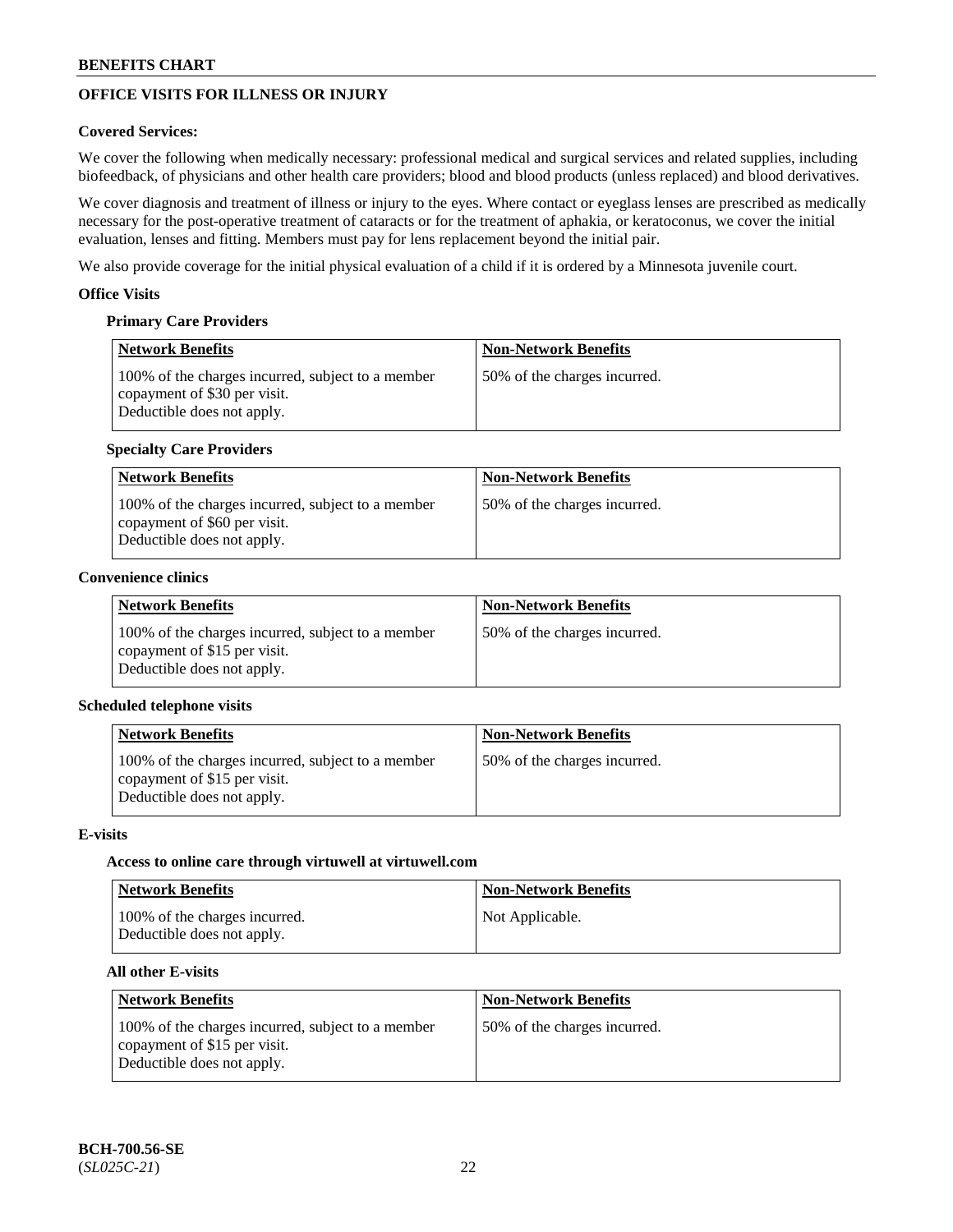### **Injections administered in a physician's office, other than immunizations**

#### **Allergy injections**

| <b>Network Benefits</b>                                                                                                  | <b>Non-Network Benefits</b>  |
|--------------------------------------------------------------------------------------------------------------------------|------------------------------|
| 100% of the charges incurred, subject to a member<br>copayment of \$2 per date of service.<br>Deductible does not apply. | 50% of the charges incurred. |

#### **All other injections**

| <b>Network Benefits</b>                                                                                                  | <b>Non-Network Benefits</b>  |
|--------------------------------------------------------------------------------------------------------------------------|------------------------------|
| 100% of the charges incurred, subject to a member<br>copayment of \$2 per date of service.<br>Deductible does not apply. | 50% of the charges incurred. |

### **Not Covered:**

- Court ordered treatment, except as described in this Benefits Chart under "Mental Health Services" and "Office Visits for Illness or Injury" or as otherwise required by law.
- See "Services Not Covered" in the Group Membership Contract.

### **PEDIATRIC AUTOIMMUNE NEUROPSYCHIATRIC DISORDERS ASSOCIATED WITH STREPTOCOCCAL INFECTIONS (PANDAS) AND PEDIATRIC ACUTE-ONSET NEUROPSYCHIATRIC SYNDROME (PANS) TREATMENT**

### **Definitions:**

**Pediatric acute-onset neuropsychiatric syndrome.** This means a class of acute-onset obsessive compulsive or tic disorders or other behavioral changes presenting in children and adolescents that are not otherwise explained by another known neurologic or medical disorder.

**Pediatric autoimmune neuropsychiatric disorders associated with streptococcal infections.** This means a condition in which a streptococcal infection in a child or adolescent causes the abrupt onset of clinically significant obsessions, compulsions, tics, or other neuropsychiatric symptoms or behavioral changes, or a relapsing and remitting course of symptom severity.

### **Covered Services:**

We cover treatment for pediatric autoimmune neuropsychiatric disorders associated with streptococcal infections (PANDAS) and for treatment for pediatric acute-onset neuropsychiatric syndrome (PANS). Treatments that must be covered under this section must be recommended by the member's licensed health care professional and include but are not limited to antibiotics, medication and behavioral therapies to manage neuropsychiatric symptoms, plasma exchange, and immunoglobulin.

| <b>Network Benefits</b>                                 | <b>Non-Network Benefits</b>                             |
|---------------------------------------------------------|---------------------------------------------------------|
| Coverage level is same as corresponding Network         | Coverage level is same as corresponding Non-Network     |
| Benefit, depending on type of service provided, such as | Benefit, depending on type of service provided, such as |
| Office Visits for Illness or Injury, Inpatient or       | Office Visits for Illness or Injury, Inpatient or       |
| <b>Outpatient Hospital Services.</b>                    | Outpatient Hospital Services.                           |

### **Not Covered:**

See "Services Not Covered" in the Group Membership Contract.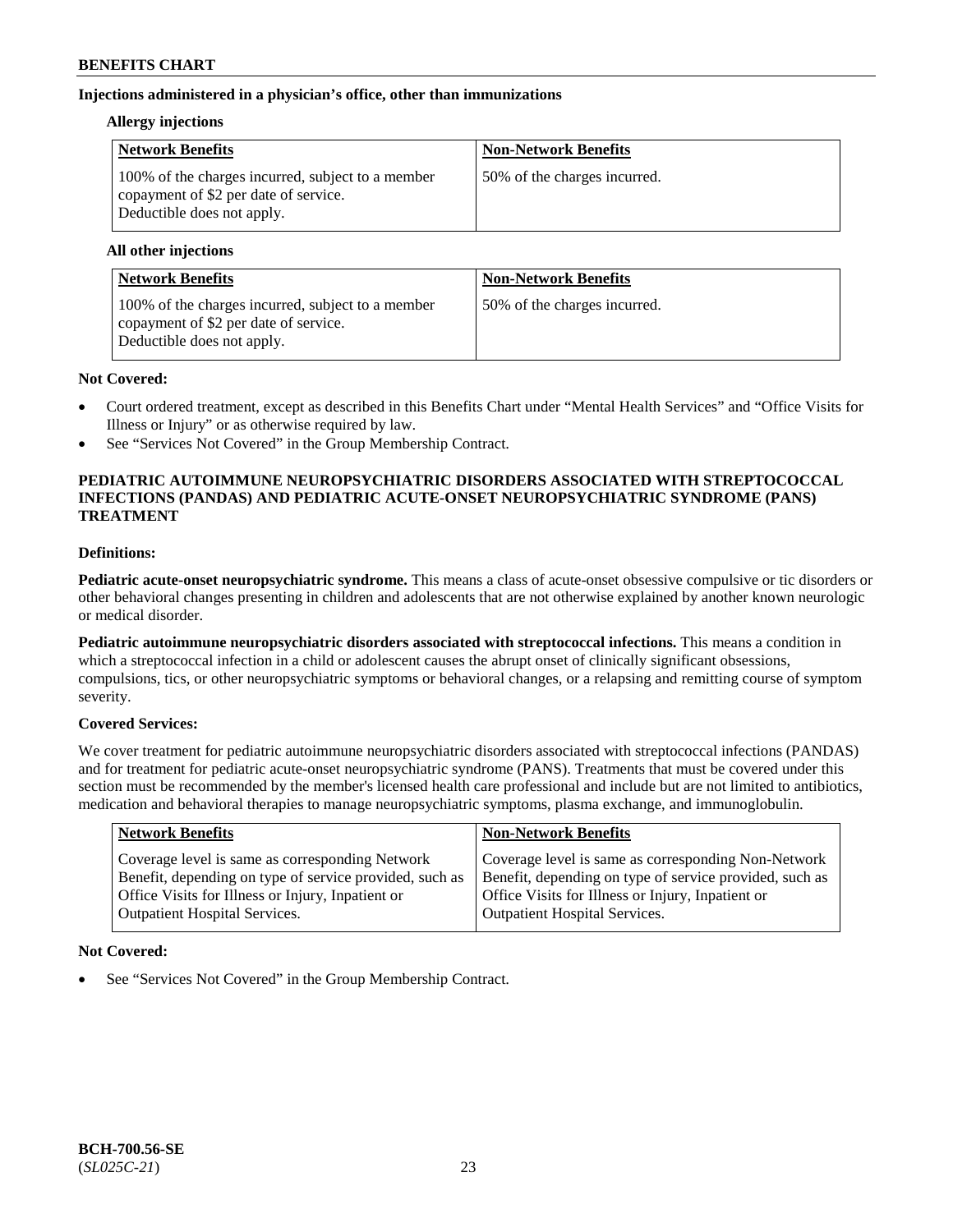## **PEDIATRIC EYEWEAR**

## **Covered Services:**

We cover pediatric eyewear for children, subject to our medical coverage criteria. This provision will continue until the end of the month in which the child turns age 19. These medical policies (medical coverage criteria) are available by calling Member Services or logging on to your "*my*HealthPartners" account at [healthpartners.com.](https://www.healthpartners.com/hp/index.html)

| Network Benefits             | <b>Non-Network Benefits</b> |
|------------------------------|-----------------------------|
| 70% of the charges incurred. | No Coverage.                |

Limited to one pair of eyeglasses (lenses and frames) or one pair of contact lenses per benefit year.

## **Not Covered:**

- Replacement of eyeglasses or contact lenses due to loss or theft.
- See "Services Not Covered" in the Group Membership Contract.

## **PHYSICAL THERAPY, OCCUPATIONAL THERAPY AND SPEECH THERAPY**

## **Covered Services:**

We cover the following physical therapy, occupational therapy and speech therapy services:

- rehabilitative care to correct the effects of illness or injury;
- habilitative care rendered for congenital, developmental or medical conditions which have significantly limited the successful initiation of normal speech and normal motor development.

Massage therapy which is performed in conjunction with other treatment/modalities by a physical occupational therapist, is part of a prescribed treatment plan and is not billed separately is covered.

We cover services provided in a clinic. We also cover physical therapy provided in an outpatient hospital facility. To see the benefit level for inpatient hospital or skilled nursing facility services, see benefits under Inpatient Hospital and Skilled Nursing Facility Services.

### **Rehabilitative Care**

### **Primary Care Providers**

| <b>Network Benefits</b>                                    | <b>Non-Network Benefits</b>                                                               |
|------------------------------------------------------------|-------------------------------------------------------------------------------------------|
| 100% of the charges incurred, subject to a member          | 50% of the charges incurred.                                                              |
| copayment of \$30 per visit.<br>Deductible does not apply. | Physical and Occupational Therapy combined are<br>limited to 20 visits per calendar year. |
|                                                            | Speech Therapy is limited to 20 visits per calendar year.                                 |
|                                                            | Visit limits by a Primary Care Provider and/or Specialty<br>Care Provider are combined.   |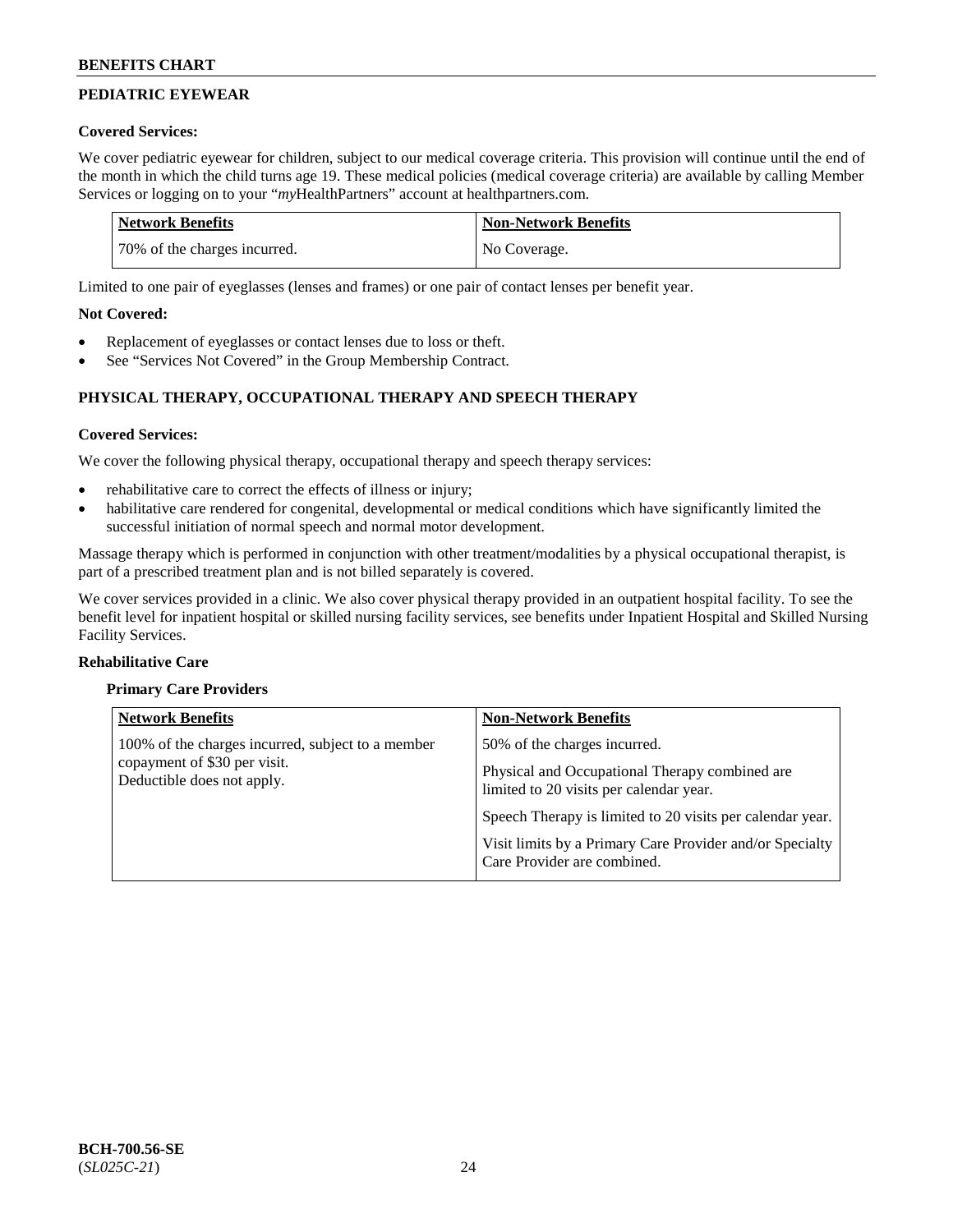### **Specialty Care Providers**

| <b>Network Benefits</b>                                    | <b>Non-Network Benefits</b>                                                               |
|------------------------------------------------------------|-------------------------------------------------------------------------------------------|
| 100% of the charges incurred, subject to a member          | 50% of the charges incurred.                                                              |
| copayment of \$60 per visit.<br>Deductible does not apply. | Physical and Occupational Therapy combined are<br>limited to 20 visits per calendar year. |
|                                                            | Speech Therapy is limited to 20 visits per calendar year.                                 |
|                                                            | Visit limits by a Primary Care Provider and/or Specialty<br>Care Provider are combined.   |

#### **Habilitative Care**

#### **Primary Care Providers**

| <b>Network Benefits</b>                                    | <b>Non-Network Benefits</b>                                                                       |
|------------------------------------------------------------|---------------------------------------------------------------------------------------------------|
| 100% of the charges incurred, subject to a member          | 50% of the charges incurred.                                                                      |
| copayment of \$30 per visit.<br>Deductible does not apply. | Physical, Occupational and Speech Therapy combined<br>are limited to 20 visits per calendar year. |
|                                                            | Visit limits by a Primary Care Provider and/or Specialty<br>Care Provider are combined.           |

## **Specialty Care Providers**

| <b>Network Benefits</b>                                    | <b>Non-Network Benefits</b>                                                                       |
|------------------------------------------------------------|---------------------------------------------------------------------------------------------------|
| 100% of the charges incurred, subject to a member          | 50% of the charges incurred.                                                                      |
| copayment of \$60 per visit.<br>Deductible does not apply. | Physical, Occupational and Speech Therapy combined<br>are limited to 20 visits per calendar year. |
|                                                            | Visit limits by a Primary Care Provider and/or Specialty<br>Care Provider are combined.           |

## **Not Covered:**

- Massage therapy for the purpose of comfort or convenience of the member.
- See "Services Not Covered" in the Group Membership Contract.

## **PORT WINE STAIN REMOVAL SERVICES**

#### **Covered Services:**

We cover port wine stain removal services.

| <b>Network Benefits</b>                                | <b>Non-Network Benefits</b>                                  |
|--------------------------------------------------------|--------------------------------------------------------------|
| Coverage level is same as corresponding Network        | Coverage level is same as corresponding Non-Network          |
| Benefit, depending on type of service provided such as | Benefit, depending on type of service provided, such as      |
| Office Visits for Illness or Injury, Inpatient or      | Office Visits for Illness or Injury, Inpatient or Outpatient |
| <b>Outpatient Hospital Services.</b>                   | <b>Hospital Services.</b>                                    |

### **Not Covered:**

• See "Services Not Covered" in the Group Membership Contract.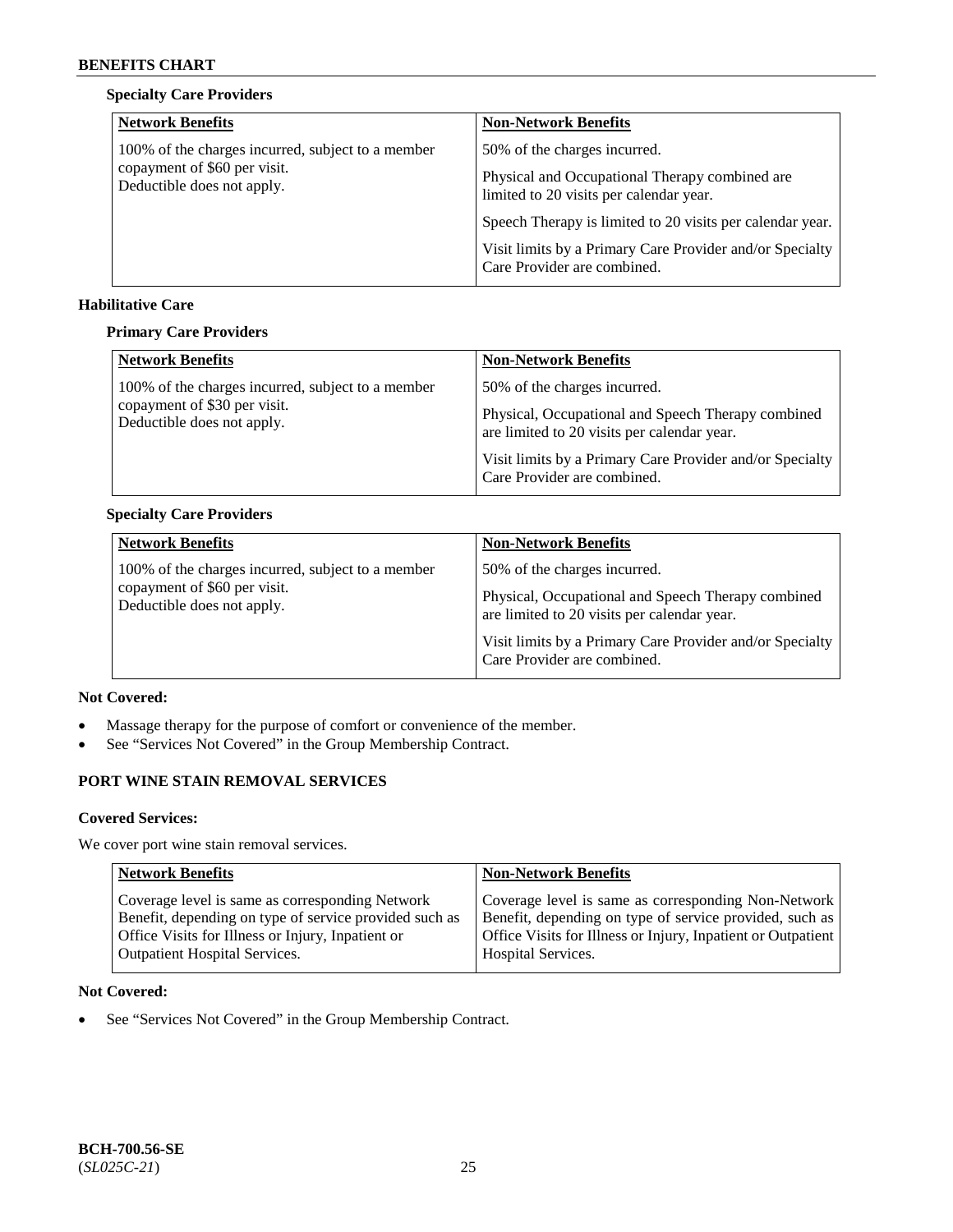## **PRESCRIPTION DRUG SERVICES**

#### **Covered Services:**

We cover prescription drugs and medications that can be self-administered or are administered in a physician's office. We cover off-label use of formulary drugs to treat cancer if the drug is recognized for the treatment of cancer in any authoritative compendia used by the Medicare program.

We cover orally administered anticancer drugs at the applicable benefit level under outpatient drugs below. We are in compliance with Minnesota Statute 62A.3075 because we do not cover orally administered anticancer drugs under our specialty drug benefit.

We will refill a prescription for eye drops covered under this Benefits Chart if the member requests a refill and original prescription specified that additional quantities would be needed, providing the refill request does not exceed the quantities needed, and the following conditions are met:

- If the member requests a 30-day refill supply, the request must be made between 21 and 30 days of the later of (a) the original date that the prescription was distributed to the member or (b) the date that the most recent refill was distributed to the member; or
- If the member requests a 90-day refill supply, the request must be made between 75 and 90 days of the later of (a) the original date that the prescription was distributed to the member or (b) the date that the most recent refill was distributed to the member.

A licensed pharmacist may prescribe and dispense self-administered hormonal contraceptives, nicotine replacement medications, and opiate antagonists for the treatment of an acute opiate overdose in accordance with section 151.37, subdivision 14, 15, or 16, under the same terms of coverage that would apply had the prescription drug been prescribed by a licensed physician, physician assistant, or advanced practice nurse practitioner. If the plan excludes coverage for selfadministered hormonal contraceptives, they will not be covered under this provision.

#### **For Network Benefits, drugs and medications must be obtained at a Network Pharmacy.**

#### **Outpatient drugs (except as specified below)**

| <b>Network Benefits</b>                                                                                          | <b>Non-Network Benefits</b>  |
|------------------------------------------------------------------------------------------------------------------|------------------------------|
| 100% of the charges incurred, subject to a member<br>copayment of \$5 for generic low cost formulary<br>drugs.   | 50% of the charges incurred. |
| 100% of the charges incurred, subject to a member<br>copayment of \$25 for generic high cost formulary<br>drugs. |                              |
| 100% of the charges incurred, subject to a member<br>copayment of \$60 for brand name formulary drugs.           |                              |
| In no event will your cost for a formulary insulin drug<br>exceed \$25.                                          |                              |
| Non-formulary drugs are covered at 100% of the<br>charges incurred, subject to a member copayment of<br>\$150.   |                              |
| Deductible does not apply.                                                                                       |                              |

**Cost-Sharing Limits for Insulin:** We are required to limit your cost-sharing on prescription insulin to no more than the net price of the prescription insulin drug. This requirement applies at the point of sale, including deductible payments and the costsharing amounts charged once the deductible is met.

**Cost-sharing.** This means a deductible payment, copayment, or coinsurance amount that you must pay for covered prescription insulin in accordance with the terms and conditions of this health plan.

**Net price.** This means our cost for prescription insulin, including any rebates or discounts received by or accrued directly or indirectly to us from a drug manufacturer or pharmacy benefit manager.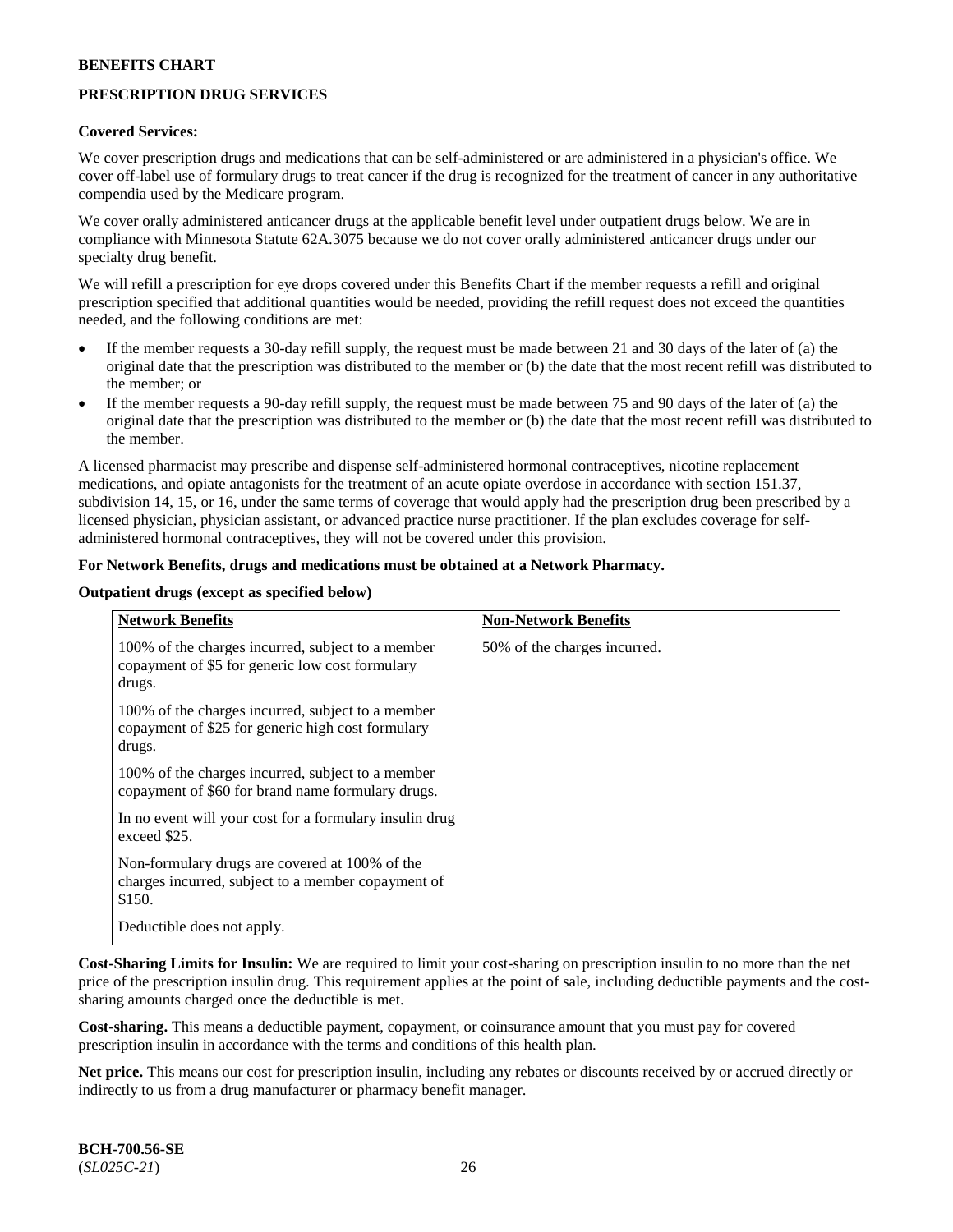### **Mail order drugs**

| <b>Network Benefits</b>                                                                                                                                                                                                    | <b>Non-Network Benefits</b>           |
|----------------------------------------------------------------------------------------------------------------------------------------------------------------------------------------------------------------------------|---------------------------------------|
| For your convenience, you may also get up to a 93-day<br>supply of outpatient prescription drugs that can be self-<br>administered through the designated mail order service.                                              | See Network Mail Order Drugs benefit. |
| New prescriptions to treat certain chronic conditions<br>and trial drugs will be limited to quantity limits<br>described at the end of this section. You will have to<br>pay one copayment for your initial 31-day supply. |                                       |
| Specialty Drugs are not available through the mail order<br>service.                                                                                                                                                       |                                       |

#### **Tobacco cessation drugs are covered for all FDA – approved tobacco cessation drugs for a minimum of 90 days**

| Network Benefits                                            | <b>Non-Network Benefits</b>   |
|-------------------------------------------------------------|-------------------------------|
| 100% of the charges incurred.<br>Deductible does not apply. | 150% of the charges incurred. |

#### **Specialty Drugs that are self-administered**

| <b>Network Benefits</b>                                                                                                                    | <b>Non-Network Benefits</b> |
|--------------------------------------------------------------------------------------------------------------------------------------------|-----------------------------|
| 80% of the charges incurred.<br>Deductible does not apply.                                                                                 | No Coverage.                |
| For Network Benefits, specialty drugs are limited to<br>drugs on the specialty drug list and must be obtained<br>from a designated vendor. |                             |

#### **Drugs for the treatment of growth deficiency**

| <b>Network Benefits</b>                                                                                                                            | <b>Non-Network Benefits</b>  |
|----------------------------------------------------------------------------------------------------------------------------------------------------|------------------------------|
| 70% of the charges incurred.<br>Deductible does not apply.                                                                                         | 50% of the charges incurred. |
| For Network Benefits, growth deficiency drugs are<br>limited to drugs on the specialty drug list and must be<br>obtained from a designated vendor. |                              |

#### **Contraceptive drugs**

| <b>Network Benefits</b>                                                                                                                                        | <b>Non-Network Benefits</b>  |
|----------------------------------------------------------------------------------------------------------------------------------------------------------------|------------------------------|
| 100% of the charges incurred for formulary drugs.<br>Deductible does not apply.                                                                                | 50% of the charges incurred. |
| If a physician requests that a non-formulary<br>contraceptive drug be dispensed as written the drug will<br>be covered at 100%, not subject to the deductible. |                              |

### **Limitations:**

- Certain drugs may require prior authorization as indicated on the formulary. HealthPartners may require prior authorization for the drug and also the site where the drug will be provided. Certain drugs are subject to our utilization review process and quantity limits, as indicated on our formulary.
- Certain non-formulary drugs require prior authorization. In addition, certain drugs may be subject to any quantity limits applied as part of our trial program.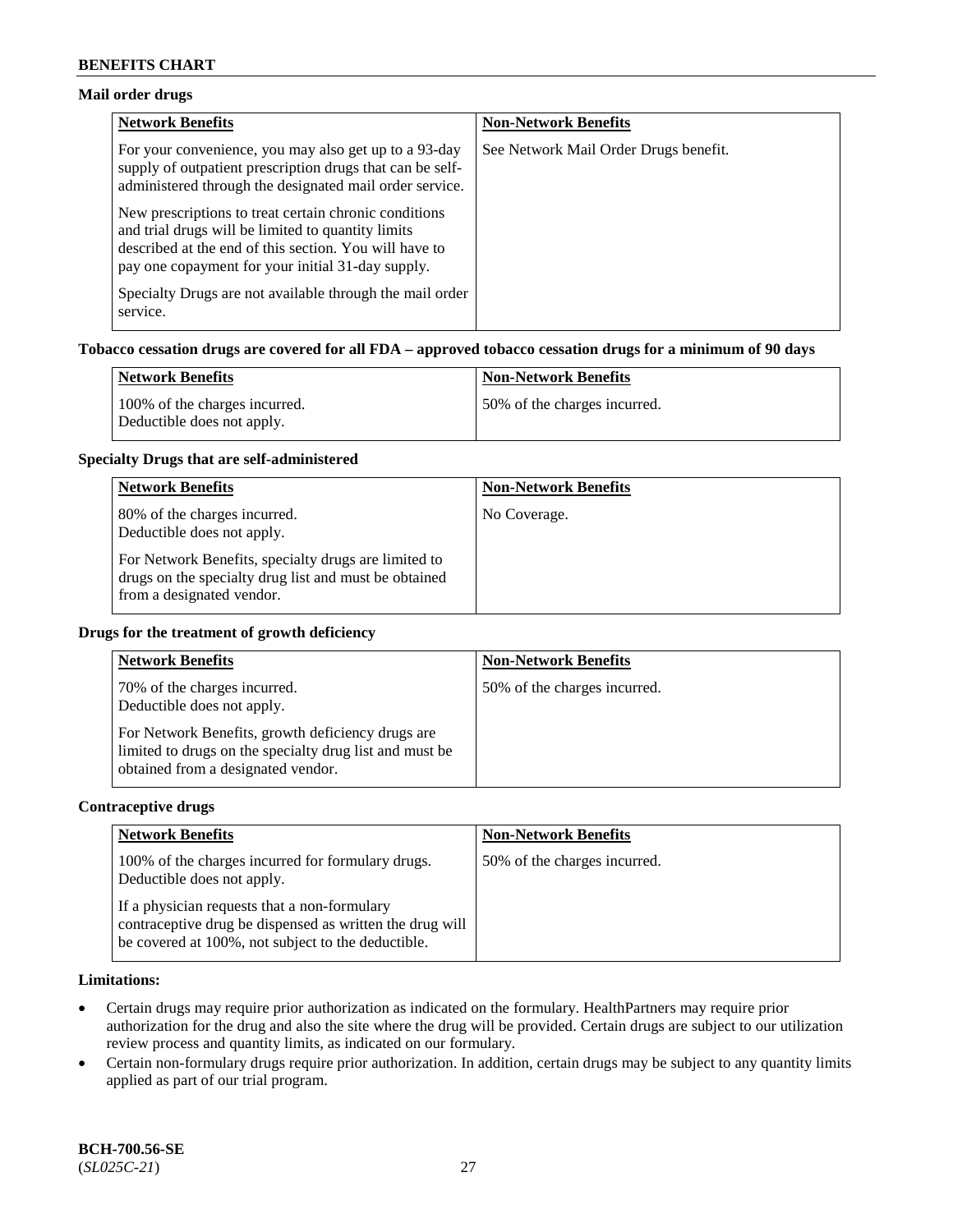- If a member requests a brand name drug when there is a generic equivalent, the brand name drug will be covered up to the charge that would apply to the generic drug, minus any required copayment. If a physician requests that a brand name drug be dispensed as written, the drug will be paid at the non-formulary benefit.
- We may require members to try over-the-counter (OTC) drug alternatives before approving more costly formulary prescription drugs.
- Unless otherwise specified in the "Prescription Drug Services" section, you may receive up to a 31-day supply per prescription.
- A 93-day supply will be covered and dispensed only at pharmacies that participate in our extended day supply program
- New prescriptions to treat certain chronic conditions are limited to a 31-day supply.
- No more than a 31-day supply of Specialty Drugs will be covered and dispensed at a time, unless it's a manufacturer supplied drug that cannot be split that supplies the member with more than a 31-day supply.
- The member copayment for a drug will not exceed the cost of the drug.
- If a member copayment is required, you must pay one member copayment for each 31-day supply, or portion thereof.

### **Not Covered:**

- Replacement of prescription drugs, medications, equipment and supplies due to loss, damage or theft.
- Nonprescription (over the counter) drugs or medications, including, but not limited to, vitamins, supplements, homeopathic remedies, and non-FDA approved drugs unless listed on the formulary and prescribed by a physician or legally authorized health care provider under applicable state and federal law. We cover off-label use of drugs to treat cancer as specified in the "Prescription Drug Services" section of this Benefits Chart. This exclusion does not include over-the-counter contraceptives for women as allowed under the Affordable Care Act when the member obtains a prescription for the item. In addition, if the member obtains a prescription, this exclusion does not include aspirin to prevent cardiovascular disease for men and women of certain ages; folic acid supplements for women who may become pregnant; fluoride chemoprevention supplements for children without fluoride in their water source; and iron supplements for children ages 6-12 who are at risk of anemia.
- Drugs on the Excluded Drug List. The Excluded Drug List includes select drugs within a therapy class that are not eligible for coverage. This includes drugs that may be excluded for certain indications. However, you may request coverage for a drug on the Excluded Drug List by requesting an exception to the formulary under the formulary exception process described in the definition of formulary in this Benefits Chart. The Excluded Drug List is available at [healthpartners.com](http://www.healthpartners.com/)
- Drugs that are newly approved by the FDA until they are reviewed and approved by HealthPartners Pharmacy and Therapeutics Committee. However, you may request coverage for a drug that is newly approved by the FDA by requesting an exception to the formulary under the formulary exception process described in the definition of formulary in the Benefits Chart.
- All drugs used for sexual dysfunction.
- All drugs for the treatment of infertility.
- Medical cannabis.
- Medical devices approved by the FDA will not be covered under the "Prescription Drug Services" section unless they are on our formulary. Covered medical devices are generally submitted and reimbursed under your medical benefits.
- See "Services Not Covered" in the Group Membership Contract.

### **PREVENTIVE SERVICES**

### **Applicable Definitions:**

**Routine Preventive Services** are routine healthcare services that include screenings, check-ups and counseling to prevent illness, disease or other health problems before symptoms occur.

**Diagnostic Services** are services to help a provider understand your symptoms, diagnose illness and decide what treatment may be needed. They may be the same services that are listed as preventive services, but they are being used as diagnostic services. Your provider will determine if these services are preventive or diagnostic. These services are not preventive if received as part of a visit to diagnose, manage or maintain an acute or chronic medical condition, illness or injury. When that occurs, unless otherwise indicated below, standard deductibles, copayments or coinsurance apply.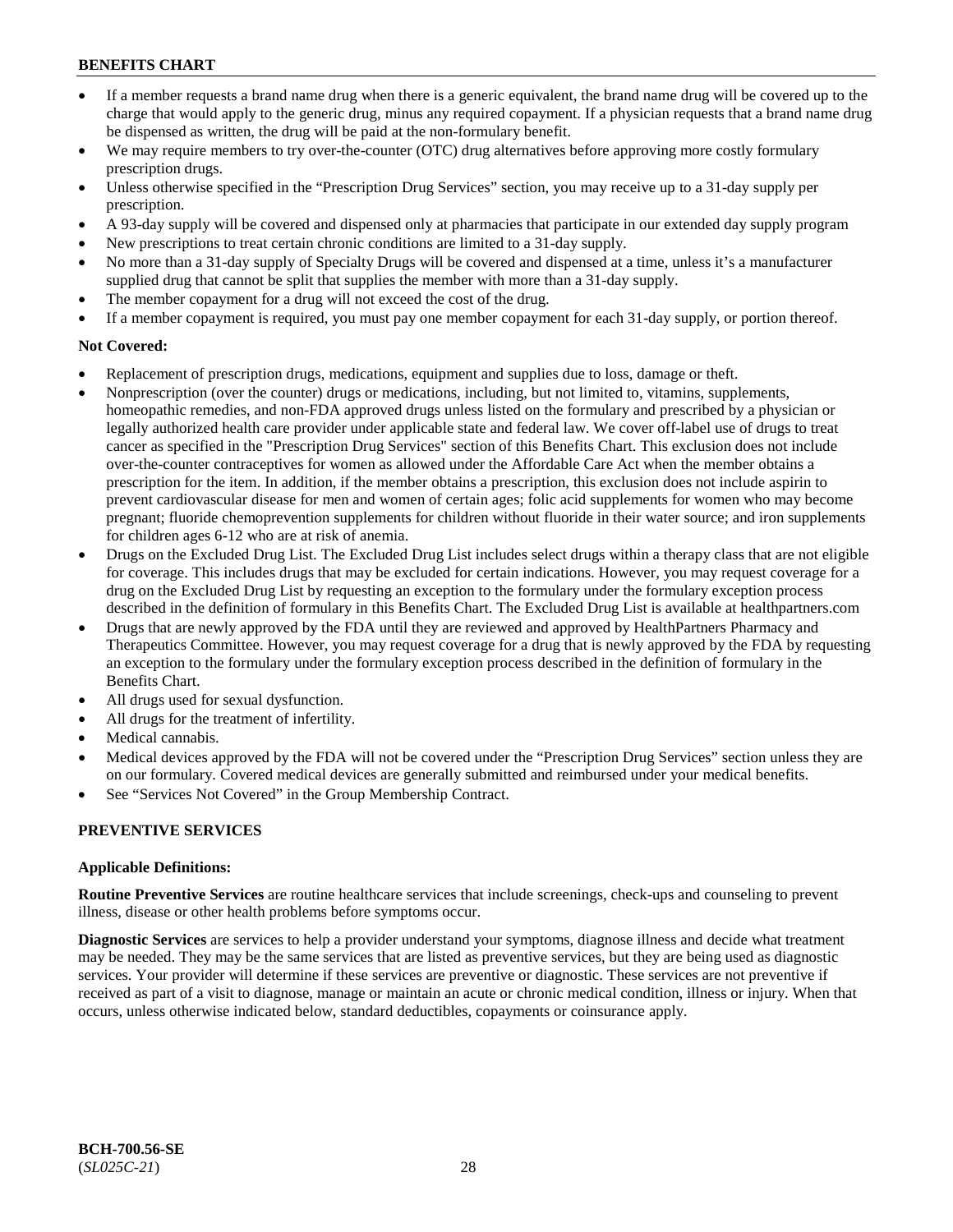## **Covered Services:**

We cover preventive services that meet any of the requirements under the Affordable Care Act (ACA) shown in the bulleted items below. These preventive services are covered at 100% under the network benefits with no deductible, copayments or coinsurance. (If a preventive service is not required by the ACA and it is covered at a lower benefit level or if a group qualifies for an exemption or accommodation for certain benefits under the ACA, it will be specified below). Preventive benefits mandated under the ACA are subject to periodic review and modification. Changes would be effective in accordance with the federal rules. Preventive services mandated by the ACA include:

- Evidence-based items or services that have in effect a rating of A or B in the current recommendations of the United States Preventive Services Task Force with respect to the individual;
- Immunizations for routine use in children, adolescents, and adults that have in effect a recommendation from the Advisory Committee on Immunization Practices of the Centers for Disease Control and Prevention with respect to the individual;
- With respect to infants, children, and adolescents, evidence-informed preventive care and screenings provided for in comprehensive guidelines supported by the Health Resources and Services Administration; and
- With respect to women, preventive care and screenings provided for in comprehensive guidelines supported by the Health Resources and Services Administration.

Covered services are based on established medical policies, which are subject to periodic review and modification by the medical or dental directors. These medical policies (medical coverage criteria) are available by calling Member Services, or logging on to your "*my*HealthPartners" account at [healthpartners.com.](http://www.healthpartners.com/)

A complete list of preventive care services recommended under the U.S. Preventive Task Force (USPSTF) is available online at [uspreventiveservicestaskforce.org/Page/Name/uspstf-a-and-b-recommendations.](https://www.uspreventiveservicestaskforce.org/Page/Name/uspstf-a-and-b-recommendations-by-date/)

HHS: [healthcare.gov/coverage/preventive-care-benefits](https://www.healthcare.gov/coverage/preventive-care-benefits/)

CDC: [cdc.gov/vaccines/schedules/index.html](https://www.cdc.gov/vaccines/schedules/index.html)

### **ACA and state mandated preventive services are covered as follows:**

**Routine health exams and periodic health assessments.** A physician or health care provider will counsel you as to how often health assessments are needed based on age, sex and health status. This includes screening for tobacco use, at least two tobacco cessation attempts per year (for those who use tobacco products), all FDA approved tobacco cessation medications including over-the-counter drugs (as shown in the "Prescription Drug Services" Section) and at least four counseling sessions of at least ten minutes each for tobacco cessation.

| Network Benefits                                            | <b>Non-Network Benefits</b>  |
|-------------------------------------------------------------|------------------------------|
| 100% of the charges incurred.<br>Deductible does not apply. | 50% of the charges incurred. |

**Child health supervision services**. This includes pediatric preventive services, such as fluoride chemoprevention for children without fluoride in their water source, newborn screenings, appropriate immunizations, developmental assessments and laboratory services appropriate to the age of the child from birth to 72 months, and appropriate immunizations until the end of the month in which the child turns 19, as defined by the Standards of Child Health Care issued by the American Academy of Pediatrics. We cover at least five child health supervision visits from birth to 12 months, three child health supervision visits from 12 months to 24 months, once a year from 24 months to 72 months.

| <b>Network Benefits</b>                                     | Non-Network Benefits         |
|-------------------------------------------------------------|------------------------------|
| 100% of the charges incurred.<br>Deductible does not apply. | 50% of the charges incurred. |

**Routine prenatal care and exams.** This includes the comprehensive package of medical and psychosocial support provided throughout a pregnancy, including risk assessment, serial surveillance, prenatal education, and use of specialized skills and technology when needed, as defined by Standards for Obstetric-Gynecologic Services issued by the American College of Obstetricians and Gynecologists.

| Network Benefits                                            | <b>Non-Network Benefits</b>  |
|-------------------------------------------------------------|------------------------------|
| 100% of the charges incurred.<br>Deductible does not apply. | 50% of the charges incurred. |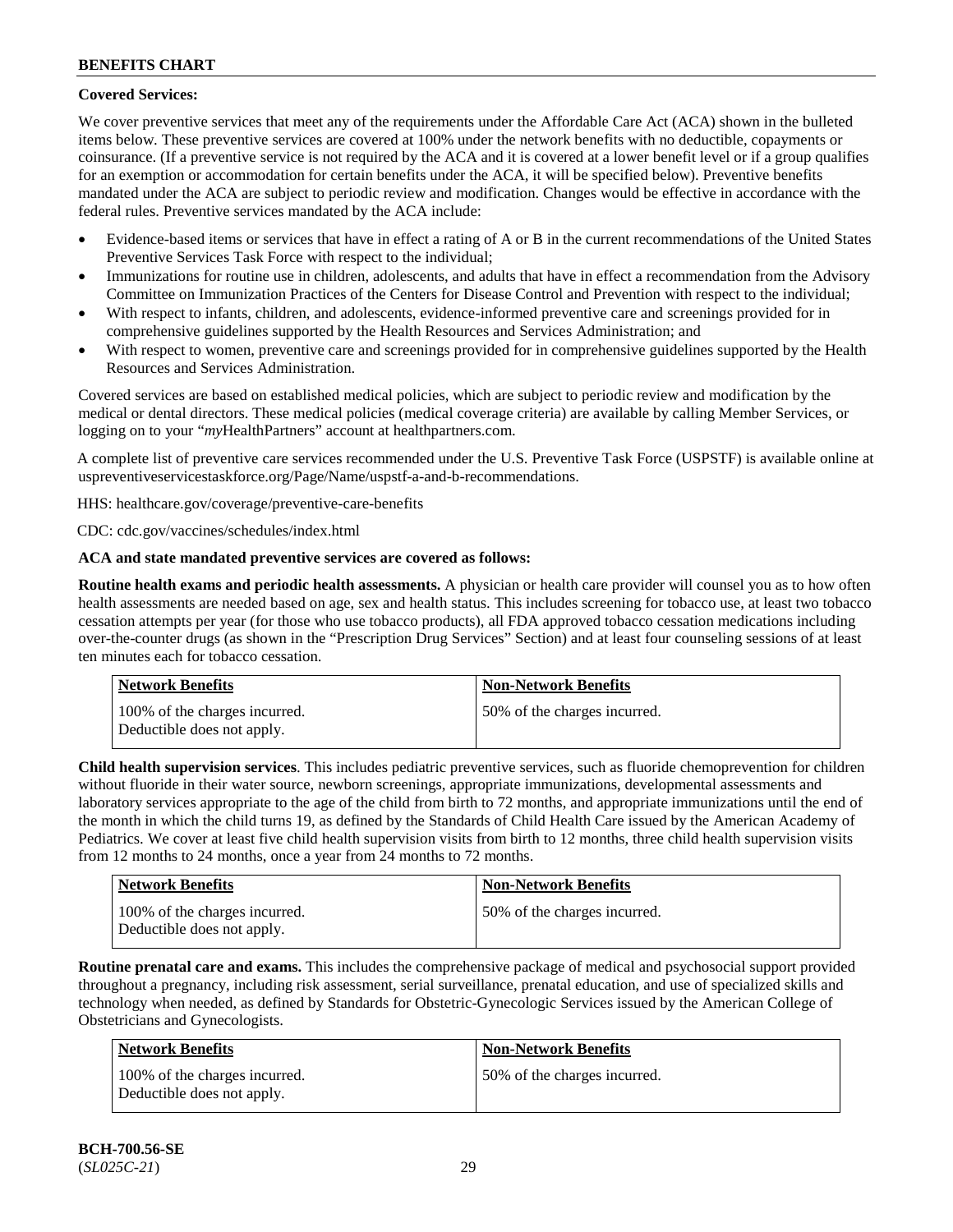**Routine postnatal care.** This includes health exams, assessments, education and counseling relating to the period immediately after childbirth

| Network Benefits                                            | <b>Non-Network Benefits</b>  |
|-------------------------------------------------------------|------------------------------|
| 100% of the charges incurred.<br>Deductible does not apply. | 50% of the charges incurred. |

**Routine screening procedures for cancer.** This includes colorectal screening or other cancer screenings recommended by the USPSTF with an A or B rating. Women's preventive health services below describes additional routine screening procedures for cancer.

| <b>Network Benefits</b>                                     | <b>Non-Network Benefits</b>  |
|-------------------------------------------------------------|------------------------------|
| 100% of the charges incurred.<br>Deductible does not apply. | 50% of the charges incurred. |

**Professional voluntary family planning services.** This includes services to prevent or delay a pregnancy, including counseling and education. Services must be provided by a licensed provider.

| Network Benefits                                            | <b>Non-Network Benefits</b> |
|-------------------------------------------------------------|-----------------------------|
| 100% of the charges incurred.<br>Deductible does not apply. | See Network Benefits.       |

#### **Adult immunizations**

| <b>Network Benefits</b>                                     | <b>Non-Network Benefits</b>  |
|-------------------------------------------------------------|------------------------------|
| 100% of the charges incurred.<br>Deductible does not apply. | 50% of the charges incurred. |

**Women's preventive services.**This includes mammograms\*, screenings for cervical cancer (pap smears), breast pumps, human papillomavirus (HPV) testing; counseling for sexually transmitted infections, counseling and screening for human immunodeficiency virus (HIV), and all FDA approved contraceptive methods as prescribed by a doctor, sterilization procedures, education and counseling (see the "Prescription Drug Services" section for coverage of oral contraceptive drugs). For women whose family history is associated with an increased risk for BRCA1 or BRCA2 gene mutations, we cover genetic counseling and BRCA screening without cost sharing, if appropriate and as determined by a physician

**\***Preventive mammogram screening includes digital breast tomosynthesis (3D mammograms) for members at risk for breast cancer.

"At risk for breast cancer" means: (1) having a family history with one or more first- or second-degree relatives with breast cancer; (2) testing positive for BRCA1 or BRCA2 mutations; (3) having heterogeneously dense breasts or extremely dense breasts based on the Breast Imaging Reporting and Data System established by the American College of Radiology; or (4) having a previous diagnosis of breast cancer.

| <b>Network Benefits</b>                                     | <b>Non-Network Benefits</b>  |
|-------------------------------------------------------------|------------------------------|
| 100% of the charges incurred.<br>Deductible does not apply. | 50% of the charges incurred. |

**Obesity screening and management.** We cover obesity screening and counseling for all ages during a routine preventive care exam. If you are age 18 or older and have a body mass index of 30 or more, we also cover intensive obesity management to help you lose weight. Your primary care doctor can coordinate these services.

| <b>Network Benefits</b>                                     | <b>Non-Network Benefits</b>  |
|-------------------------------------------------------------|------------------------------|
| 100% of the charges incurred.<br>Deductible does not apply. | 50% of the charges incurred. |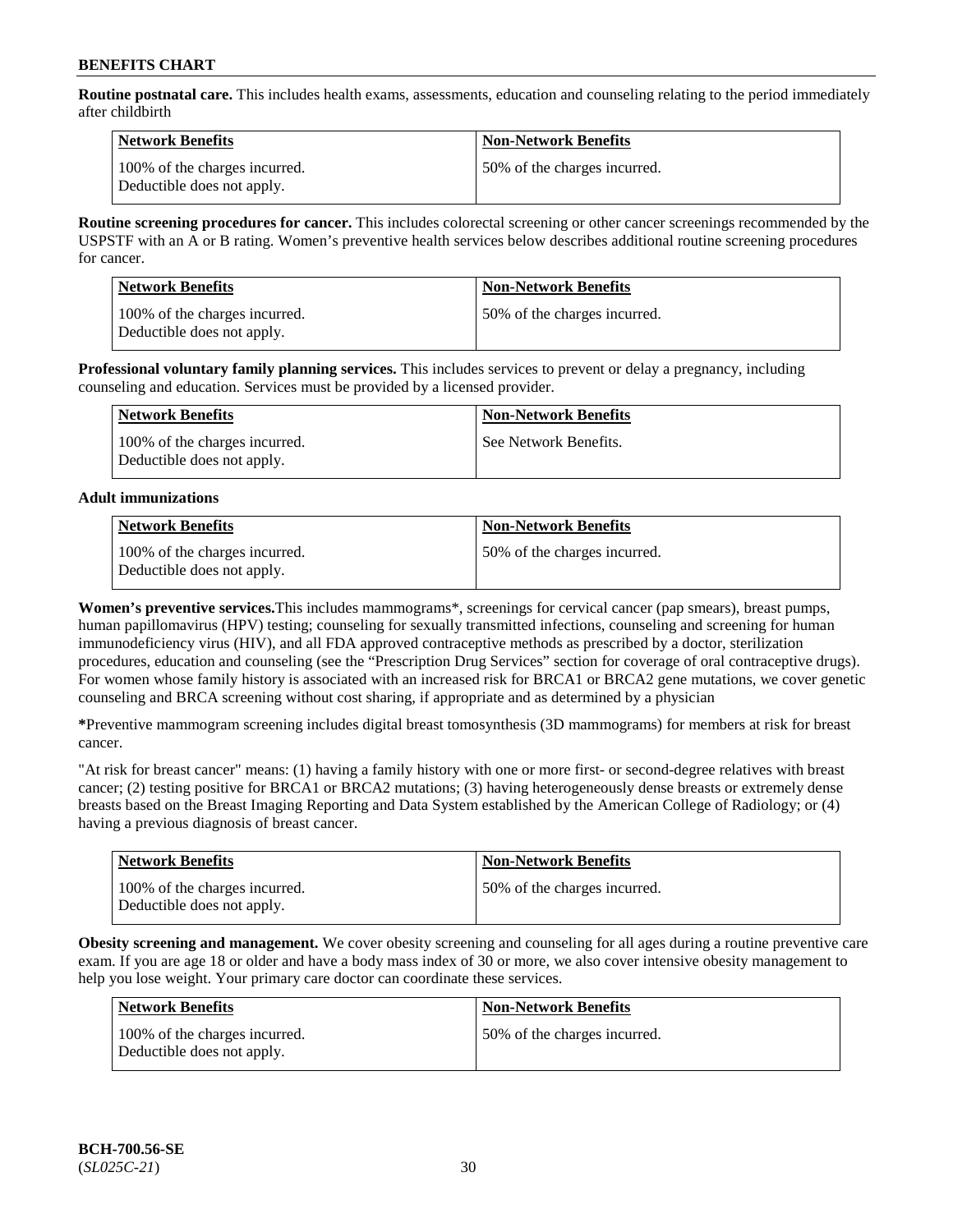**Preventive Medications.** We cover preventive medications currently recommended by USPSTF with an A or B rating if they are prescribed by your medical provider and they are listed on our formulary. Preventive medications are subject to periodic review and modification. Changes would be effective in accordance with the federal rules and reflected in our current medical coverage criteria for preventive care services.

| Network Benefits                                            | <b>Non-Network Benefits</b>  |
|-------------------------------------------------------------|------------------------------|
| 100% of the charges incurred.<br>Deductible does not apply. | 50% of the charges incurred. |

### **In addition to any ACA or state mandated preventive services referenced above, we cover the following eligible services:**

#### **Routine eye and hearing exams**

| <b>Network Benefits</b>                                     | <b>Non-Network Benefits</b>  |
|-------------------------------------------------------------|------------------------------|
| 100% of the charges incurred.<br>Deductible does not apply. | 50% of the charges incurred. |

**Ovarian cancer surveillance tests for women who are at risk.** "At risk for ovarian cancer" means (1) having a family history that includes any of the following: one or more first-degree or second-degree relatives with ovarian cancer, clusters of female relatives with breast cancer or nonpolyposis colorectal cancer; or (2) testing positive for BRCA1 or BRCA2 mutations. "Surveillance tests for ovarian cancer" means annual screening using: CA-125 serum tumor marker testing, transvaginal ultrasound, pelvic examination or other proven ovarian cancer screening tests currently being evaluated by the federal Food and Drug Administration or by the National Cancer Institute.

| <b>Network Benefits</b>                              | <b>Non-Network Benefits</b>                             |
|------------------------------------------------------|---------------------------------------------------------|
| Coverage level is same as corresponding Network      | Coverage level is same as corresponding Non-Network     |
| Benefit, depending on type of service provided, such | Benefit, depending on type of service provided, such as |
| as Diagnostic Imaging Services, Laboratory Services  | Diagnostic Imaging Services, Laboratory Services        |
| Office Visits for Illness or Injury or Preventive    | Office Visits for Illness or Injury or Preventive       |
| Services.                                            | Services.                                               |

### **Limitations:**

• Services are not preventive if received as part of a visit to diagnose, manage or maintain an acute or chronic medical condition, illness or injury. When that occurs, unless otherwise indicated above, standard deductibles, copayments or coinsurance apply.

### **Not Covered:**

See "Services Not Covered" in the Group Membership Contract.

### **SPECIFIED NON-NETWORK SERVICES**

### **Covered Services:**

We cover the following services when you elect to receive them from a non-network provider, at the same level of coverage we provide when you elect to receive the services from a network provider:

- Voluntary family planning of the conception and bearing of children.
- The provider visit(s) and test(s) necessary to make a diagnosis of infertility.
- Testing and treatment of sexually transmitted diseases (other than HIV).
- Testing for AIDS or other HIV-related conditions.

| <b>Network Benefits</b>                                                                                                                            | <b>Non-Network Benefits</b>                    |
|----------------------------------------------------------------------------------------------------------------------------------------------------|------------------------------------------------|
| Coverage level is same as corresponding Network<br>Benefit, depending on type of service provided, such as<br>Office Visits for Illness or Injury. | See Network Benefits for the services covered. |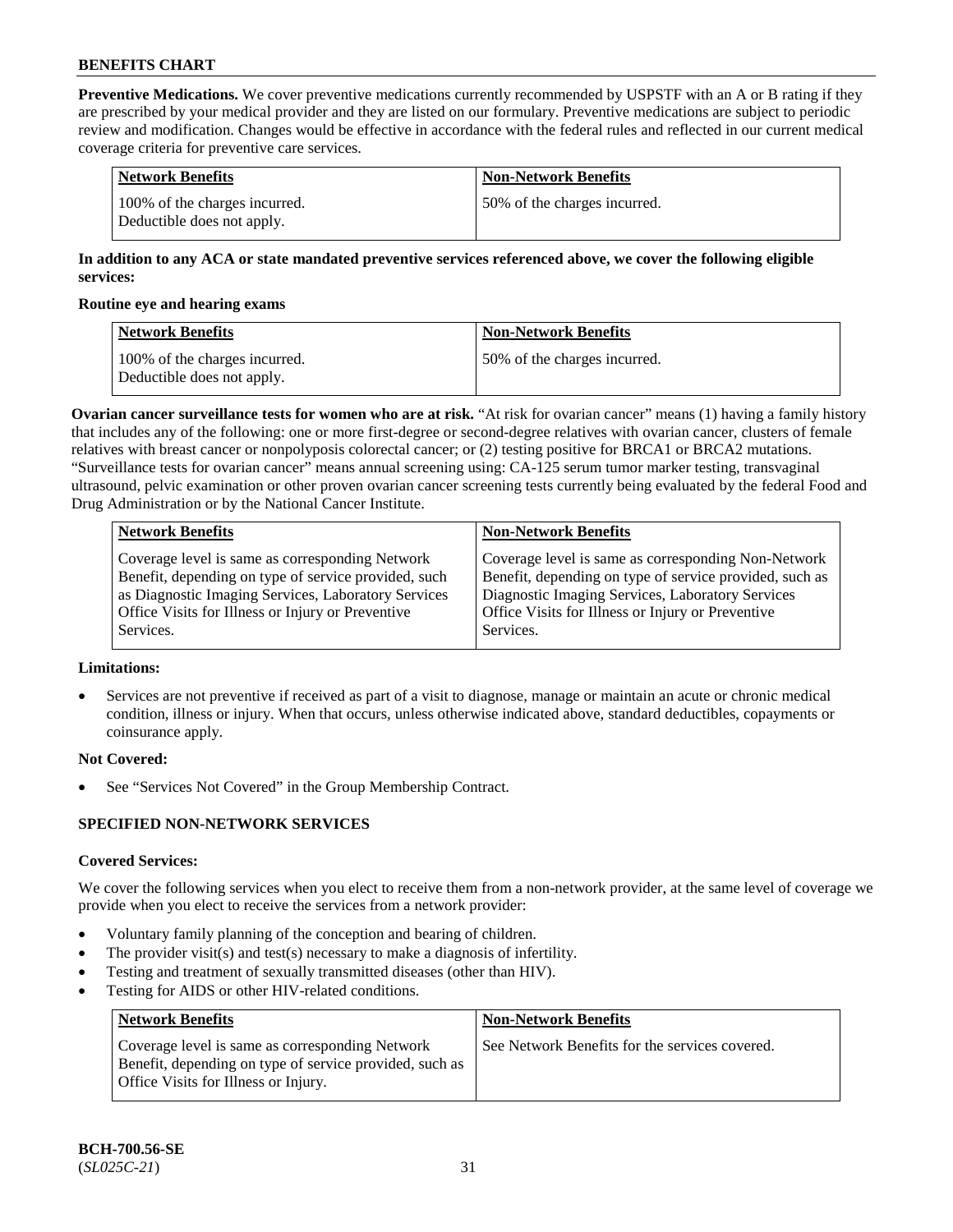### **Not Covered:**

See "Services Not Covered" in the Group Membership Contract.

## **TELEMEDICINE BENEFIT**

### **Covered Services:**

Telemedicine services are covered under this Benefits Chart, subject to our medical criteria.

| <b>Network Benefits</b>                                | <b>Non-Network Benefits</b>                            |
|--------------------------------------------------------|--------------------------------------------------------|
| Coverage level is same as corresponding Network        | Coverage level is same as corresponding Non-Network    |
| Benefit, depending upon type of service provided, such | Benefit, depending upon type of service provided, such |
| as Office Visits for Illness or Injury.                | as Office Visits for Illness or Injury.                |

#### **Not Covered:**

See "Services Not Covered" in the Group Membership Contract.

### **TRANSPLANT SERVICES**

#### **Applicable Definitions:**

**Autologous.** This is when the source of cells is from the individual's own marrow or stem cells.

**Allogeneic.** This is when the source of cells is from a related or unrelated donor's marrow or stem cells.

**Autologous Bone Marrow Transplant.** This is when the bone marrow is harvested from the individual and stored. The patient undergoes treatment which includes tumor ablation with high-dose chemotherapy and/or radiation. The bone marrow is reinfused (transplanted).

**Allogeneic Bone Marrow Transplant.** This is when the bone marrow is harvested from the related or unrelated donor and stored. The patient undergoes treatment which includes tumor ablation with high-dose chemotherapy and/or radiation. The bone marrow is reinfused (transplanted).

**Autologous/Allogeneic Stem Cell Support.** This is a treatment process that includes stem cell harvest from either bone marrow or peripheral blood, tumor ablation with high-dose chemotherapy and/or radiation, stem cell reinfusion, and related care. Autologous/allogeneic bone marrow transplantation and high dose chemotherapy with peripheral stem cell rescue/support are considered to be autologous/allogeneic stem cell support.

**Designated Transplant Center.** This is any health care provider, group or association of health care providers designated by us to provide services, supplies or drugs for specified transplants for our members.

**Transplant Services.** This is transplantation (including transplants) of the human organs or tissue listed below, including all related post-surgical treatment and drugs and multiple transplants for a related cause. Transplant services do not include other organ or tissue transplants or surgical implantation of mechanical devices functioning as a human organ, except surgical implantation of an FDA approved Ventricular Assist Device (VAD) or total artificial heart, functioning as a temporary bridge to heart transplantation.

Prior authorization is required prior to consultation to support coordination of care and benefits.

### **Covered Services:**

We cover eligible transplant services (as defined above) while you are covered under this Benefits Chart. Transplants that will be considered for coverage are limited to the following:

- Kidney transplants for end-stage disease.
- Cornea transplants for end-stage disease.
- Heart transplants for end-stage disease.
- Lung transplants or heart/lung transplants for: (1) primary pulmonary hypertension; (2) Eisenmenger's syndrome; (3) endstage pulmonary fibrosis; (4) alpha 1 antitrypsin disease; (5) cystic fibrosis; and (6) emphysema.